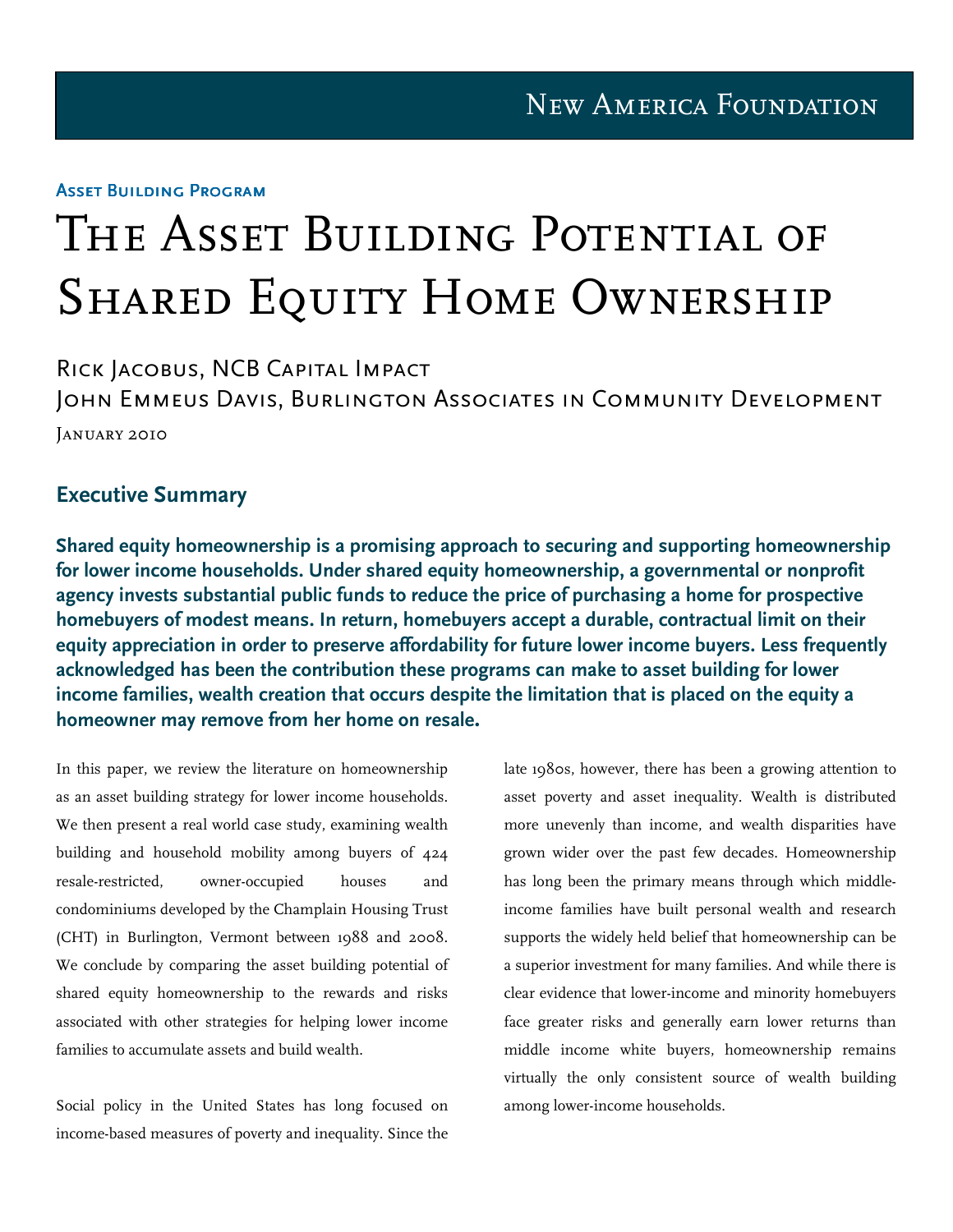But homeownership has not been available to everyone. Low-income and low-wealth families face several independent (but interrelated) economic barriers that impede the path to homeownership. Credit barriers including, but not limited to, discriminatory practices in home mortgage lending make it difficult for some potential buyers with sufficient income to purchase homes because they cannot obtain an appropriate mortgage product. Other potential buyers, including many with adequate credit scores are unable to purchase because of **income barriers** the entry level housing prices are simply beyond what many families incomes can support—whatever mortgage product is used. Lastly, buyers face wealth barriers if they lack savings for a minimum downpayment. Renters who face one constraint are likely to face one or both of the others as well, with a lack of wealth looming as the single greatest barrier to homeownership.

And yet, the clear majority of federal spending on homeownership is targeted at overcoming credit and income constraints. Only a small minority of federal investment is targeted at overcoming wealth barriers. Homeownership assistance programs generally fall into three categories:

Financing Product Innovations, including mortgage insurance programs like FHA and mortgage market supports like Fannie Mae and Freddie Mac, seek to overcome credit barriers by encouraging private lending to targeted homebuyers.

Mortgage/ Interest Rate Subsidies address income constraints by offering below market mortgage interest rates to lower-income buyers.

Purchase Subsidies address both wealth and incoem barriers by either providing significant capital subsidies to either developers or qualified homebuyers at the time of purchase.

While there are would be buyers who benefits from each of these strategies, several studies have found that purchase subsidies make the greatest difference for families priced out of homeownership. In spite of this research, purchase subsidy programs have never received the level of support enjoyed by other homeownership support strategies. One concern is that purchase subsidies can be more expensive. Shared Equity Homeownership programs address this concern by preserving affordability so that a one time public investment can make homeownership possible for one lower-income family after another. In this way, shared equity programs can dramatically reduce the cost per beneficiary of homeownership subsidy programs. But these programs achieve this result by limiting the rate at which the prices of assisted homes appreciate. In exchange for significant public support at the time of purchase, these programs require owners to pass that benefit along to future lower income buyers by reselling at an affordable price. Shared Equity homeowners build wealth both by paying down their mortgage and through their (limited) home price appreciation but in an expanding market, they earn less than unrestricted market rate homeowners.

But even with lasting affordability controls, shared equity homeownership programs can offer buyers a very significant asset building opportunity, one that, in many cases may outperform other investment opportunities available to low and moderate income families. The extent of homeowner asset building that occurs in shared equity homeownership programs has not previously been studied. This paper evaluates the asset building potential of this general approach to affordable homeownership through an in depth analysis of the outcomes from one such program. We draw on a recent performance evaluation conducted by the Champlain Housing Trust in Burlington, VT, including data on 205 resales of price restricted homes between 1988 and 2008.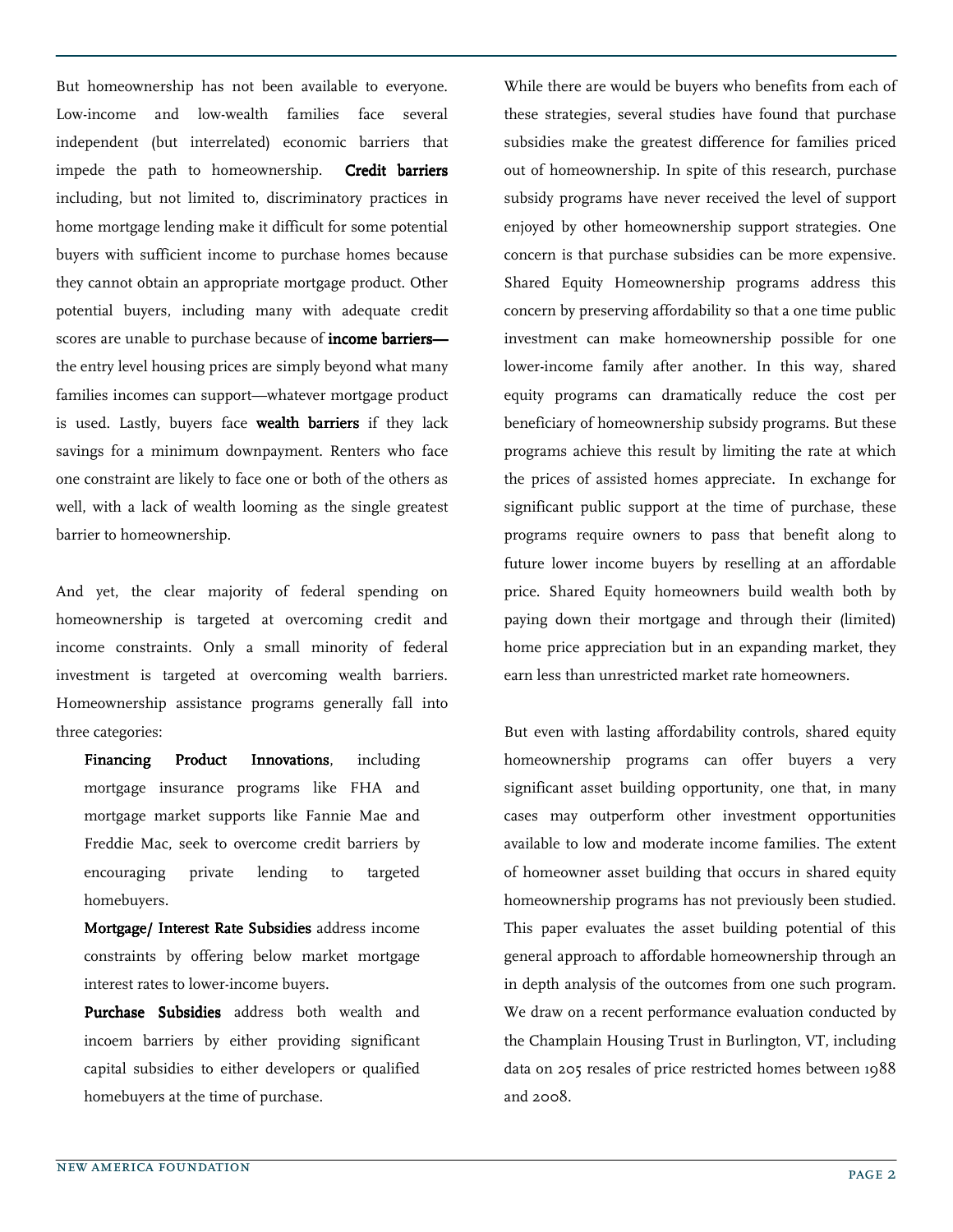The average CHT homeowner, reselling after 5.4 years, received \$7,889 in equity, as her share of the home's price appreciation. Because CHT's homeowners make only a small initial investment, this gain represented an average annualized Internal Rate of Return of over 25 percent. In addition to their share of appreciation, the average CHT homeowner also earned \$4,294 at resale because of the pay-down on her mortgage, plus \$1,348 as a credit for capital improvements made to the home after purchase. While the resale restrictions on CHT's houses and condominiums succeeded in maintaining the affordability of these shared equity homes, as they were transferred from one income-eligible homebuyer to another, the average homeowner who left CHT still walked away nearly \$14,000 richer than she had been when first entering CHT's homeownership program.

Compared to other asset building strategies realistically available to lower income households, CHT's homeowners accumulated family wealth much faster and with less risk. The average buyer invested savings equivalent to 58 percent of the asset poverty level and received equity at resale equivalent to 284 percent of the then-current asset poverty level. She was able to accumulate wealth far beyond what Individual Development Account (IDA) participants typically save and to move on to unassisted homeownership at a higher rate than is typical among IDA programs.

Although CHT's homeowners generally accumulated less home equity than buyers of unrestricted, market-rate homes, they had significantly less risk. They were far less likely to experience foreclosure than the average lower income buyer. And they managed to sustain homeownership at a far higher rate. Several studies have found that roughly half of all low-income, first-time homeowners revert to rental housing within five years of buying a home. By contrast, fully 90 percent of CHT homeowners remained owners five years later, either

continuing to occupy a CHT home or having acquired a market-rate after leaving CHT. Seventy-three percent of CHT's sellers purchased another home when they moved out of the shared equity home they had purchased from CHT, including 5.7 percent who bought another CHT home and 67.4 percent who moved into market-rate homes.

There are a number of factors that help to account for this high rate of success, both in keeping first-time homeowners in their homes and in moving lower income households into market-rate homeownership. Security is enhanced by CHT's continuing oversight of the affordable homes that public monies and public powers helped to create, a commitment to post-purchase stewardship that is a defining feature of most forms shared equity homeownership. Mobility is enhanced by the amount of money that CHT's homeowners were able to pocket when reselling their homes. The equity they realized from sharing in their home's price appreciation and from the steady wealth building from debt retirement—and, in some cases, by receiving a credit for post-purchase capital improvements—were enough to make the difference for most sellers. While all of CHT's homebuyers had been priced out of the market initially, half of them left CHT with a nest egg that was large enough that if they used it as a downpayment on a comparable home on the open market they would have been able to afford the resulting mortgage payments, even if they had experienced no relative increase in their household income. This occurred in spite of CHT's strict resale controls that enabled CHT's homes to resell at affordable prices to families with slightly lower incomes than the initial buyers. These homes not only remained affordable across one, two, or three resales; they became more affordable over time, without any additional public investment.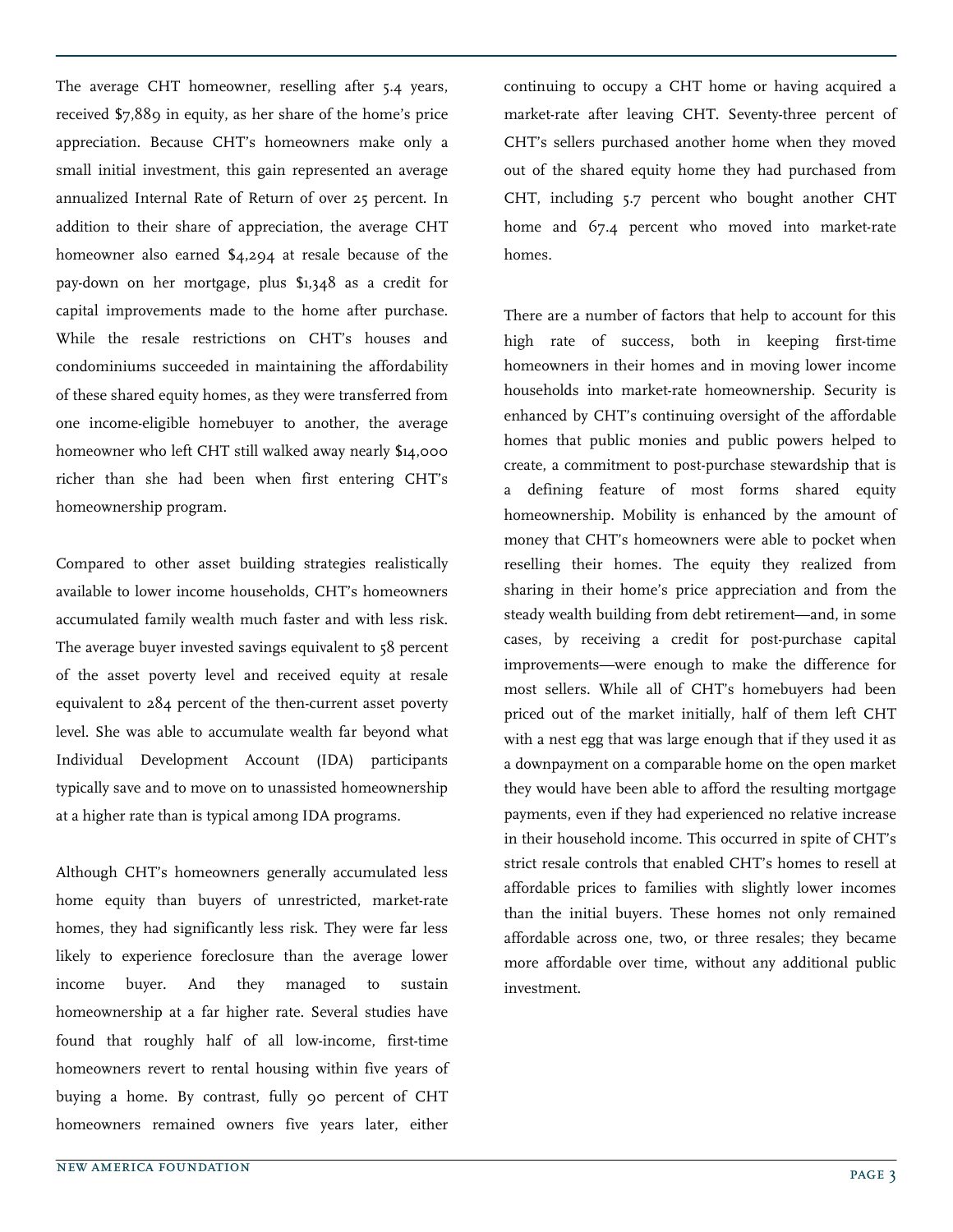## Introduction

Shared equity homeownership is a promising approach to rearranging property rights and re-structuring public investment for the purpose of making homeownership affordable for low and moderate income households. Among the many models of housing tenure that come under the rubric of "shared equity homeownership" are community land trusts, limited equity cooperatives, and owner-occupied houses and condominiums with affordability covenants lasting many years. These models have gained considerable attention in recent years, due primarily to their ability to preserve the affordability of publicly assisted homes, ensuring that more than one family is able to benefit from the homeownership opportunity that government investment helped to create. Shared equity homeownership programs preserve the value of public investment by limiting the rate at which the prices of assisted homes appreciate. In exchange for significant public support at the time of purchase, these programs require owners to pass that benefit along to future lower income buyers by reselling at an affordable price.

Critics of these programs often concede that preserving affordability is a desirable goal of public policy, but they argue that limiting a homeowner's returns undermines another important objective—promoting homeownership as a vehicle for building wealth and reducing asset inequality among lower income families. Supporters of these programs have been quick to answer that shared equity homeownership does offer wealth building opportunities, but they have been slow to document the magnitude of this wealth building and the degree to which these programs contribute to overcoming asset inequality. In this paper, we review the literature on homeownership as an asset building strategy for lower income households. We then present a real world case study, examining wealth building and household mobility for 205 homeowners who

bought and later resold shared equity homes in Burlington, Vermont between 1988 and 2008. We conclude by comparing the asset building potential of shared equity homeownership to the rewards and risks associated with other strategies for helping lower income families to accumulate assets and build wealth.

## Homeownership and Wealth Building for Lower Income Families

Social policy in the United States has long focused on income-based measures of poverty and inequality. Since the late 1980s, however, there has been a growing attention to asset poverty and asset inequality. Families with similar income levels but different levels of assets have been shown to experience very different outcomes. Lack of wealth creates problems that are different than—and somewhat independent of—problems engendered by low incomes. Wealth is distributed more unevenly than income, and wealth disparities have grown wider over the past few decades (Scholz and Levine 2002). The lowest income quintile has a household net worth of only \$7,396, while the highest income quintile has a household net worth of \$185,500. Fully 42percent of all U.S. households lack sufficient liquid assets to maintain consumption at the poverty level for a period of three months, were their income to be interrupted, a condition that is known as "asset poverty." When illiquid assets are added to the calculation of, asset poverty is still found to afflict 26percent of all U.S. households (Caner and Wolff 2004).

Differential access to homeownership has played a unique role in asset inequality in America, placing anyone who does not own a home at a real economic disadvantage. Homeownership has long been the primary means through which middle income families have built personal wealth. Herbert and Belsky (2008) reviewed a number of studies assessing the relative investment performance of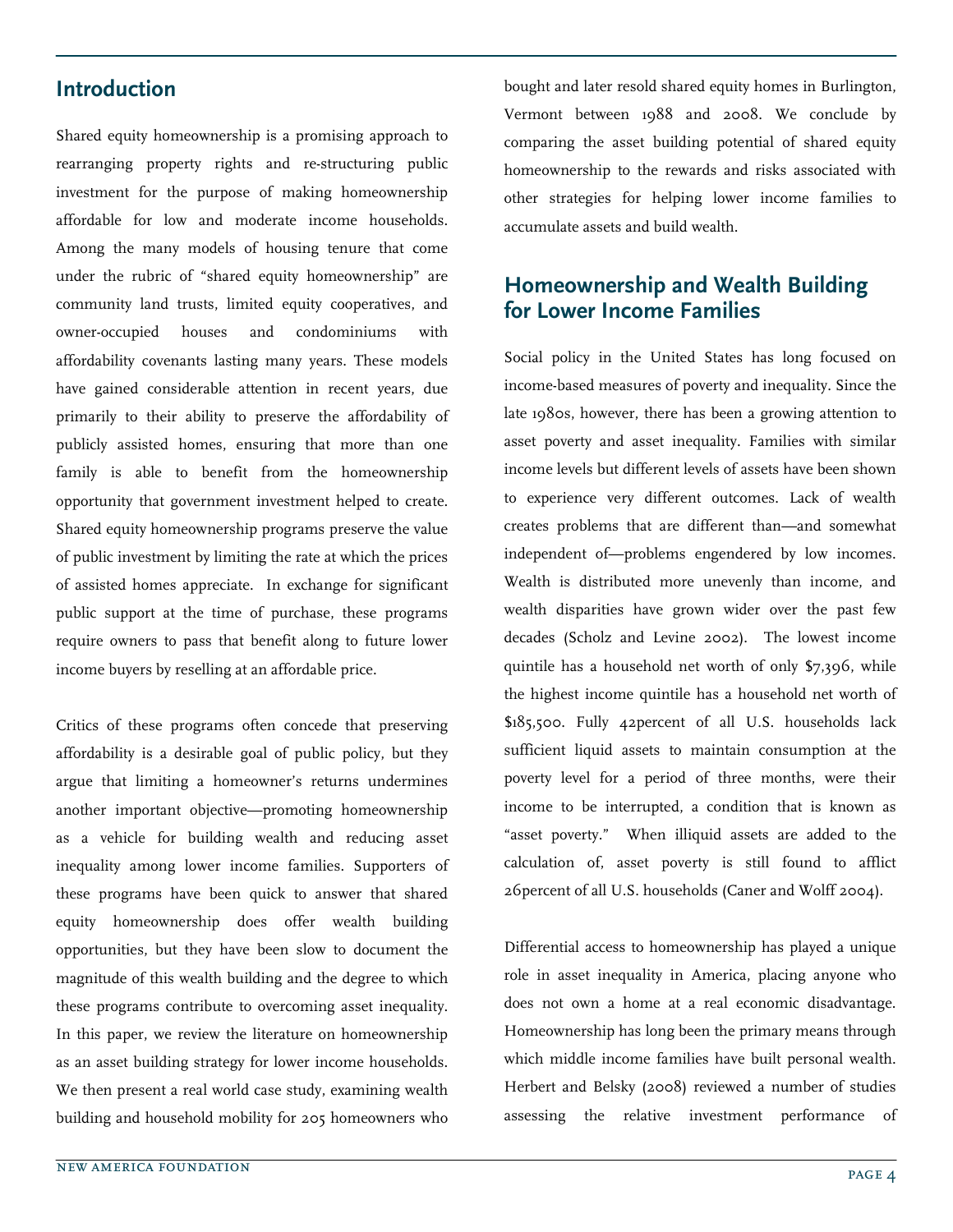homeownership. They found widespread support for the conclusion that home prices have generally appreciated somewhat more slowly than stocks. However, because most homeowners buy homes in a highly leveraged manner (they put down 5 percent or 10 percent of the cost and borrow the remainder, but receive 100 percent of any price appreciation) and because home equity appreciation receives favored tax treatment, the actual returns earned by homeowners can be as much as two to four times greater than returns from unleveraged investments in the stock market. There is solid evidence, therefore, supporting the popular belief that homeownership can be a superior investment.

But homeownership has not been equally available to all. Discrimination in selling and financing homes in the private market and discriminatory rules in most federal homeownership programs kept many low-income and minority families from buying homes. Unequal access to homeownership contributed to growing asset inequality over the course of the  $20^{th}$  century, especially with regard to the wealth gap between white families and African-American families. African American households have a median net worth of \$9,750, compared with the white median of \$79,400 (Orzechowski and Sepielli 2003). Of the \$70,000 difference in average net worth between these racial groups, 70 percent is attributable to differences in home equity alone (Orzechowski and Sepielli 2003).

Herbert and Belsky also reviewed studies that attempted to evaluate whether lower income and minority homeowners receive returns that are similar to those received by white, middle-income, or upper-income families when they buy homes. They found limited data suggesting that, while lowincome owners tend to realize slower wealth building through ownership than higher income owners, even homeowners who are poor tend to build wealth much faster than low-income renters. Citing Reid's (2005) finding that low-income minority families that remained renters between 1976 and 1994 built essentially no wealth, while those who became homeowners built \$25,000 to \$30,000 in wealth, Herbert and Belsky concluded that homeownership has been practically the *only* source of significant asset building for lower income households over the past few decades. They cautioned, however, that the housing bubble and high-risk/high-cost mortgage products that have brought about the current foreclosure crisis could reverse this trend. Future studies might discover a negative correlation between homeownership and net assets among lower income families.

The wealth-generating benefit of homeownership appears to span generations. Boehm and Schlottman (1999) found that the adult children of homeowners had a homeownership rate that was 25 percent higher than the rate for the children of renters, even after controlling for a number of demographic and household factors. Among the children who purchase homes, moreover, the children of owners tend to buy their homes at a younger age and to accumulate more wealth than the children of renters.

But for all of its potential as an asset building strategy, homeownership has often not available to the very families who need asset building the most. African-American families, in particular, have been disproportionately shut out of homeownership.

At the beginning of the  $20<sup>th</sup>$  Century less than half of all American households owned their homes, a homeownership rate that remained virtually unchanged for the first forty years of the  $20<sup>th</sup>$  Century. Following the collapse of the housing market and a wave of foreclosures during the Great Depression, President Roosevelt and New Deal housing planners redefined the goals of housing policy. They saw that homeownership could be a key tool in overcoming economic inequality and that government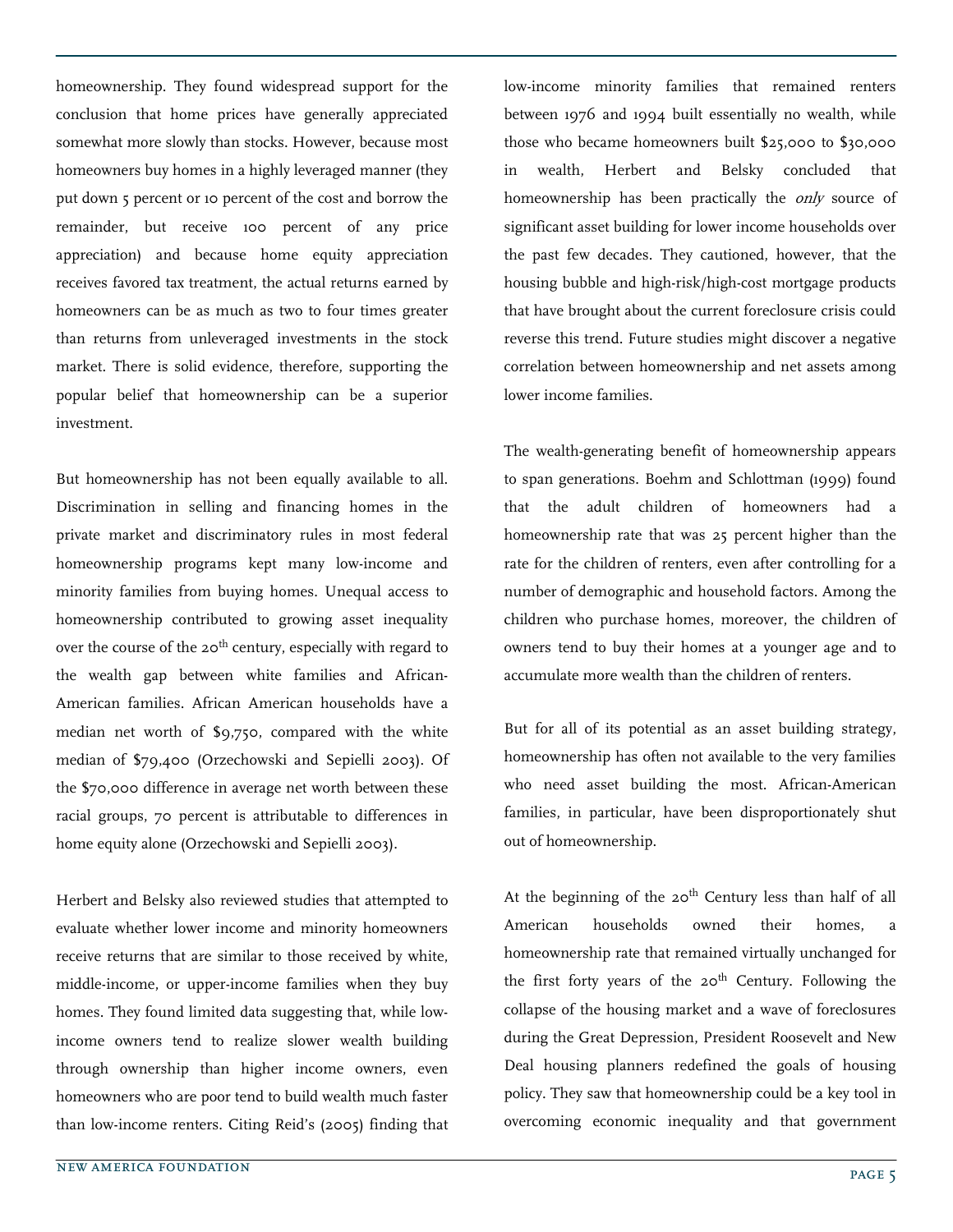leadership could restructure housing markets to offer ownership to a much greater share of society.

Prior to the New Deal housing reforms, most homebuyers needed a 50 percent downpayment and took out interestonly mortgage loans that had to be re-financed every five years. Federal housing finance innovations, including FHA and VA, guaranteed mortgages. Later, the secondary market created through Fannie Mae made 20-year (and eventually 30-year) fixed-rate, self-amortizing mortgages the norm, with 20 percent (and later 10 percent) downpayment requirements. This Federal intervention made homeownership—and the wealth building caused by homeownership—a realistic option for a majority of middle class families and helped to boost the homeownership rate from 45 percent in the 1940s to nearly 65 percent by the mid-1960s.

But this great expansion in homeownership disproportionately benefited white families, leaving minorities behind. The same federal programs that offered ownership to white working class families for the first time (FHA loans and GI bill VA loans, in particular), promoted racially discriminatory underwriting practices that limited access to homeownership for people of color.<sup>1</sup> Between the late 1950s and mid 1970s, African American families from the rural south moved in large numbers into racially segregated central cities, while white families continued to move to the suburbs. During this period, minority homeownership rates grew, but much more slowly than white rates. By 1960, the white-black homeownership gap was six percentage points higher than it had been in 1910 (W. J Collins and Margo 1999).

<sup>1</sup> Even white families living in neighborhoods with significant minority populations had a harder time accessing these federal homeownership programs, contributing to lower homeownership rates in these neighborhoods.

Racially discriminatory policies were removed from the guidelines of federal homeownership programs in the 1960s, but suburbanization continued, as did housing market segregation. Starting in 1968, federal homeownership programs began to incorporate increased minority homeownership as a proactive goal. By the 1980s, progress was evident when, for the first time, homeownership among minorities was growing at a faster rate than homeownership among whites. Since the 1980s, however, progress in closing this racial gap has been inconsistent and less than dramatic. Today, 68 percent of all households in the United States own their homes. Among African Americans, however, the homeownership rate is only 47 percent, while the white rate is 72 percent—a difference of 25 percentage points. Among Hispanic households, the rate is 48 percent, 24 percentage points below the white rate.





Source: US Census Bureau, Current Population Survey.

 $\overline{a}$ 

This racial ownership gap persists even when differences in income, age, and household composition are taken into account. The gap is greater among lower-income minorities (who are far less likely to own than lower-income whites), but a large gap remains even between high-income minorities and high-income whites.<sup>2</sup> For example, among

 $2$  U.S. Department of Housing and Urban Development. 1999. What's Happened to Homeownership? U.S. Housing Market Conditions, Winter 1999.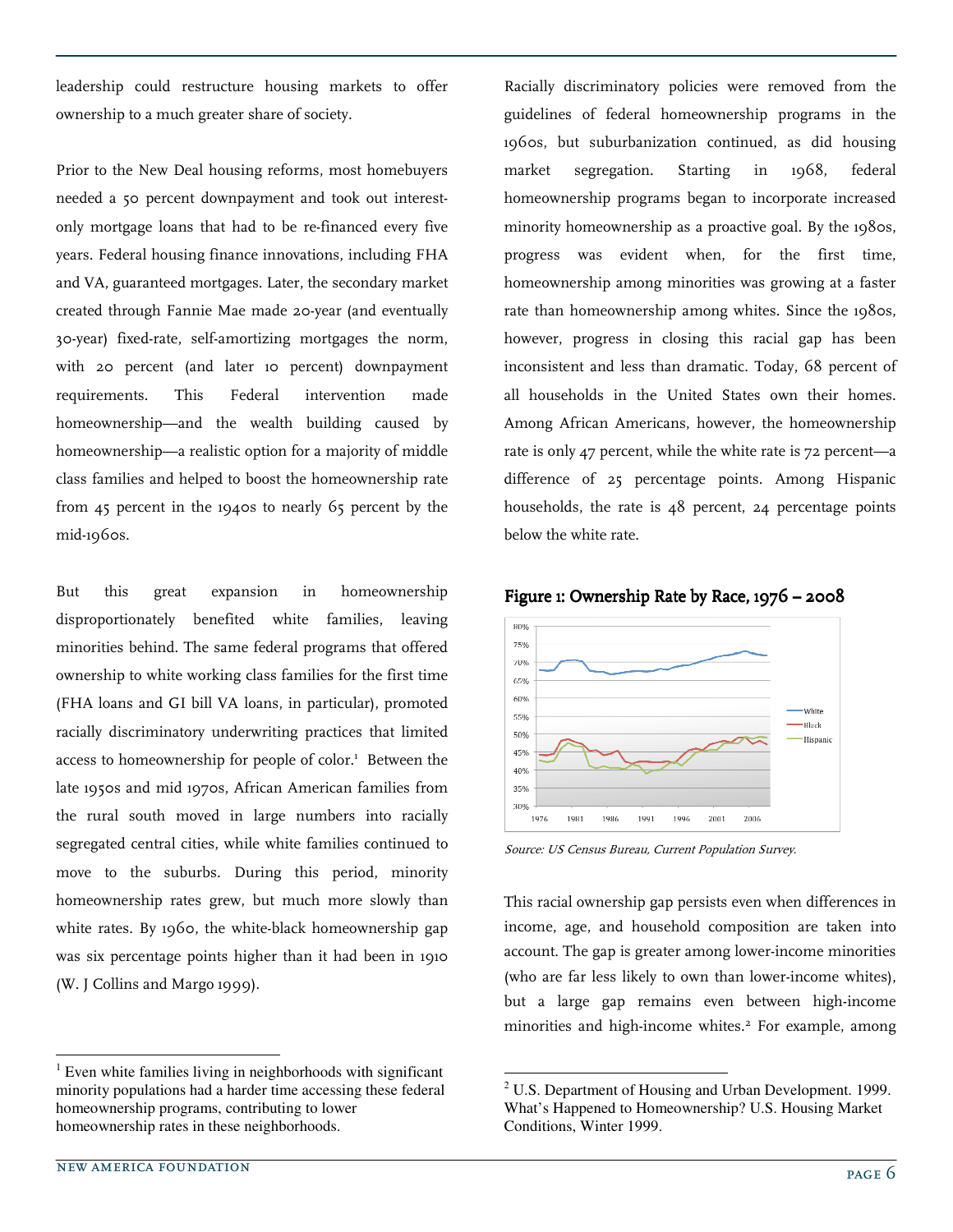white married couples with children, those between the age of 35 and 44 earning between \$40,000 and \$59,999 have a homeownership rate of 88 percent; for minority families in the same group, the rate is only 72 percent. A mid-1990s estimate by HUD suggested that if minority ownership rates at every income level were identical to white rates, the national homeownership rate would be 3.5 percentage points higher (Eggers and Burke 1996).

#### Barriers to Homeownership

A series of studies spread over the past four decades have attempted to account for the homeownership gap between white and African American households. Some portion of the homeownership gap has been and continues to be the result of racial discrimination and institutional bias against lower income and minority communities. The evidence suggests that we have made very significant progress in reducing the extent to which race alone poses a barrier to home mortgage credit. But, in spite of this progress, the racial homeownership gap has hardly closed.

Haurin, Herbert, and Rosenthal (2007) reviewed several decades of studies that have attempted to account for the racial homeownership gap. Consistently, these studies have attributed some portion of the difference in homeownership rates to demographic factors, such as the difference in marriage rates, or to economic factors like the difference in income and wealth. Each study has found some unexplained residual gap, however, often thought to result from racial discrimination in the marketing or financing of homes. Since the first of these studies in the 1970s, the size of this residual has fallen significantly. One study in 1976, for example, found that race alone explained 26 percentage points of the white/black ownership gap. More recent studies have found demographic and economic factors explaining all but 5 percentage points of the gap. This trend in the research would seem to suggest that fair housing and fair lending laws, the Home Mortgage

Disclosure Act, the Community Reinvestment Act, and similar civil rights enforcement efforts have had their intended effect, collectively reducing the influence of race in determining the tenure of housing, the location of housing, and the amount of credit a family can secure (Bostic and Surette 2001). The wider use of computerized underwriting by private lenders, which reduces personal discretion in credit decisions, seems also to have led to more "color blind" lending.

As racial discrimination has declined, economic factors have become more significant. Low-income and low-wealth families of all races face several independent (but interrelated) economic barriers that impede the path to homeownership. Credit barriers including, but not limited to, discriminatory practices in home mortgage lending make it difficult for some potential buyers with sufficient income to purchase homes because they cannot obtain an appropriate mortgage product. Other potential buyers, including many with adequate credit scores are unable to purchase because of **income barriers**—the entry level housing prices are simply beyond what many families incomes can support—whatever mortgage product is used. Lastly, buyers face wealth barriers if they lack savings for a minimum downpayment.

Renters who face one constraint are likely to face one or both of the others as well, with a lack of wealth looming as the single greatest barrier to homeownership. Savage (2009) found that 72 percent of current renters face both income and wealth constraints; 26 percent of renters are constrained only by a lack of wealth (i.e., a downpayment); and, only about 2 percent have sufficient wealth, but lack the necessary income. The same pattern had been seen in earlier studies by Savage and Fronczek (1993), by Savage (1999), and by Listokin et al (2001). The last of these studies had expanded on the methodology used by Savage in 1999, incorporating data on credit scores and closing costs and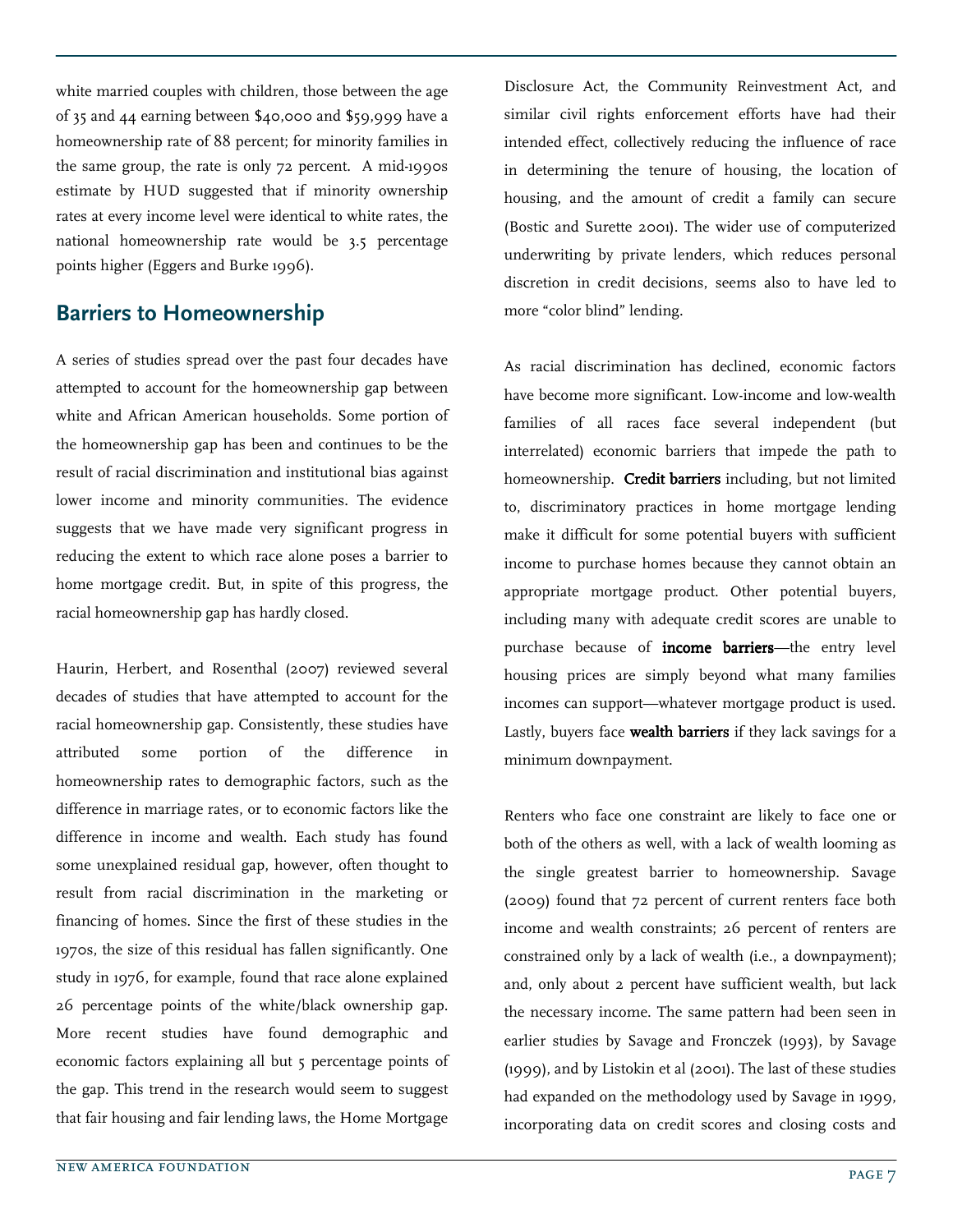then adding the potential impact of "innovative" mortgage products. Even with access to very low downpayment loans, Listokin et al found that 68.6 percent of renters faced both income and wealth constraints in striving to purchase a home; 19.6 percent faced only wealth constraints; and only 5.4 percent had sufficient savings for a downpayment, but lacked the necessary income.

Barakova, et al. (2003) focused their study on credit barriers to homeownership. They concluded that credit quality was a bigger barrier than household income, but neither were as important as the lack of wealth. Among the creditconstrained renters they studied, 90 percent lacked sufficient savings for a downpayment; conversely, among the renters whose lack of wealth prevented them from buying a home, only 50 percent of them suffered from poor credit. For this reason, Barakova et al concluded that removing wealth barriers alone would increase the number of renters who could attain homeownership by 19 percentage points. Removing all credit barriers, by contrast, would increase renter access to homeownership by only 3 percentage points.

Charles and Hurst (2002) followed a group of black and white families who were renters in 1991 to see how many had transitioned to homeownership by 1996. They found that the African American families were far less likely to become owners, even when controlling for differences in both household income and level of savings. Even though black applicants were far more likely to be rejected than white applicants, they found that most of the difference in homeownership attainment rates was due to the fact that black households were far less likely to apply for mortgages at all.

Charles and Hurst suggested that differences in the likelihood of receiving family assistance in buying a house could account for part of this difference. Twenty-seven percent of white homebuyers receive some family assistance with their downpayment and 15 percent receive their entire downpayment as a gift from a family member. Among African American homebuyers, by contrast, only 6percent receive any family assistance. This difference in the inter-generational wealth that blacks can bring to purchasing a home, Charles and Hurst suggested, may account, in some measure, for both the lower rate at which blacks applied for loans and for the higher rate at which their applications were rejected.

## Overcoming the Wealth Barrier to Homeownership

In light of this body of research, it is ironic that the clear majority of federal spending on homeownership is targeted at overcoming credit and income constraints. Only a small minority of federal investment is targeted at overcoming wealth barriers.<sup>3</sup> This is true for state and municipal assistance as well, where most governmental subsidies are directed at making the financing of homes more available and more affordable—i.e., they are aimed at removing credit and income barriers to homeownership. Relatively little of this governmental investment is directed at overcoming the wealth barrier, either by *lowering the price* of the home which a lower-income family is attempting to buy or by reducing the downpayment which a lowerincome family must bring to the deal. Equally significant, in light of the mortgage meltdown of recent years, none of these governmental programs—federal, state, and local has paid much attention to *managing the risks* of homeownership, after a lower income family has been helped to buy a home.

 $3<sup>3</sup>$  A forthcoming report from the Center for American Progress provides a more complete discussion of the range of federal programs designed to expand access to homeownership and the potential of shared equity homeownership to more efficiently achieve federal homeownership goals (Rick Jacobus and Abromowitz 2010).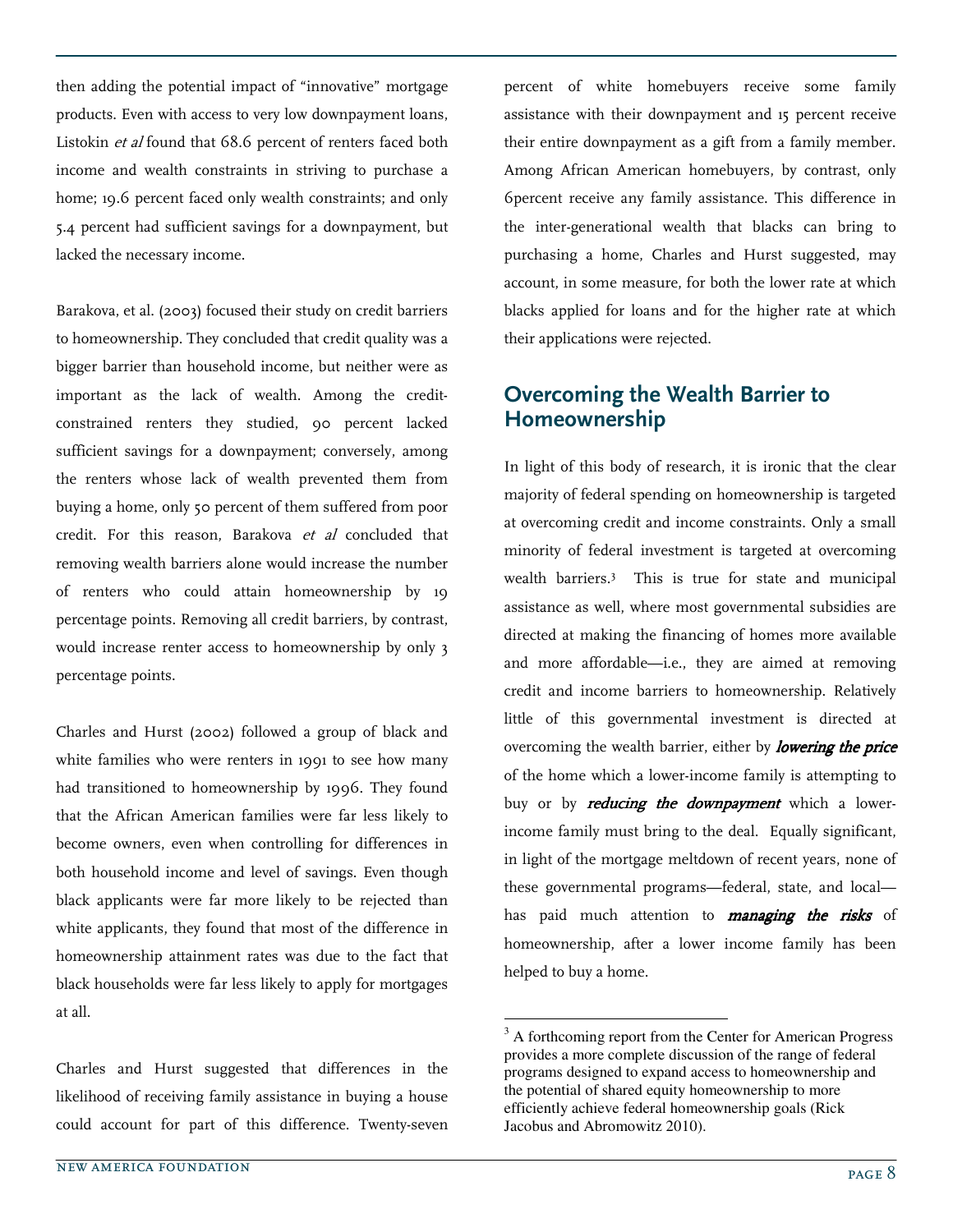#### Financing Product Innovation

Federal insurance and mortgage guarantees offered through the Federal Housing Administration (FHA) and through the Government Sponsored Entities (GSE's) of Fannie Mae and Freddie Mac have had considerable success at removing credit barriers and lowering mortgage payments for lower income homebuyers. Between the 1940s and 1960s, this approach facilitated an enormous expansion in homeownership in the United States. But in recent years it is less clear that federal guarantees are resulting in expanded access to homeownership. Beginning in the late 1990s, FHA and the GSEs recognized that mortgage guarantees were no longer sufficient if homeownership was to be expanded among lower income and minority households. The wealth barrier had to be addressed as well. These federally backed agencies began following the trend led by private mortgage lenders, allowing very low (2 percent-3 percent) downpayments. Lower downpayments were designed to make homeownership more accessible for families who lacked significant assets but, since most lower income families faced both income and wealth constraints, this strategy simply shifted the burden from wealth to income. Lower downpayments meant that these families could borrow more of the cost of buying a home, but they then faced higher monthly costs for their mortgage. The growing use of ARMs and interest-only loans temporarily eased this monthly burden, but these products increased the risk of future failure. As interest rates rose in later years, the hold that lower-income households had on their homes became more precarious. These "innovative" mortgage products also allowed—even encouraged—wealth-constrained and income-constrained households to enter the homeownership market by simply borrowing more than they could afford. When the housing bubble burst, many of

these households found themselves owing more on their mortgages than their homes were worth.<sup>4</sup>

#### Mortgage/Interest Rate Subsidies

The federal government allows State Housing Finance Agencies to issue tax-exempt mortgage revenue bonds (MRBs) to finance mortgage loans to income-qualified homebuyers. This program costs the federal government roughly \$1.1 billion annually in foregone tax revenue and makes mortgages available to buyers at interest rates roughly one percentage point below market rate. These MRBs, together with several smaller scale federal and state subsidy programs, attempt to overcome income barriers by reducing the monthly costs of homeownership. But, on their own, these programs do nothing to overcome wealth barriers. Homebuyers must have another source for downpayment and closing costs to take advantage of MRB programs. And, of course, these programs do nothing about the price of housing and may, in fact, nudge housing prices upward by expanding demand without expanding the supply of housing that lower-income households can afford.<sup>5</sup> MRB programs are more likely, in the end, to boost the buying power of families who would buy anyway than they are to help families with lower incomes and little savings into homeownership (J. M Collins 2007).

<sup>&</sup>lt;sup>4</sup> Low-income households were not the only ones who took on more debt than they could afford and ended up owing more than their homes were worth, although their vulnerability was the greatest. Such behavior was rampant across all income groups, especially in states like California and Florida where housing prices and "creative financing" were most extreme. Indeed, such heedless regard for the risks of homeownership became, for a time, something of a cultural norm. As one of the characters in Richard Russo's recent novel argued, in urging his daughter and son-in-law to buy their first home in a Los Angeles suburb, "you aren't a real adult until you have a mortgage you can't afford" (*That Old Cape Magic*, 2009: 75). <sup>5</sup> These programs have probably also contributed to the increasing size of newly-built homes, since they allow middleclass households with modest savings to buy bigger and more expensive homes than their income would otherwise allow.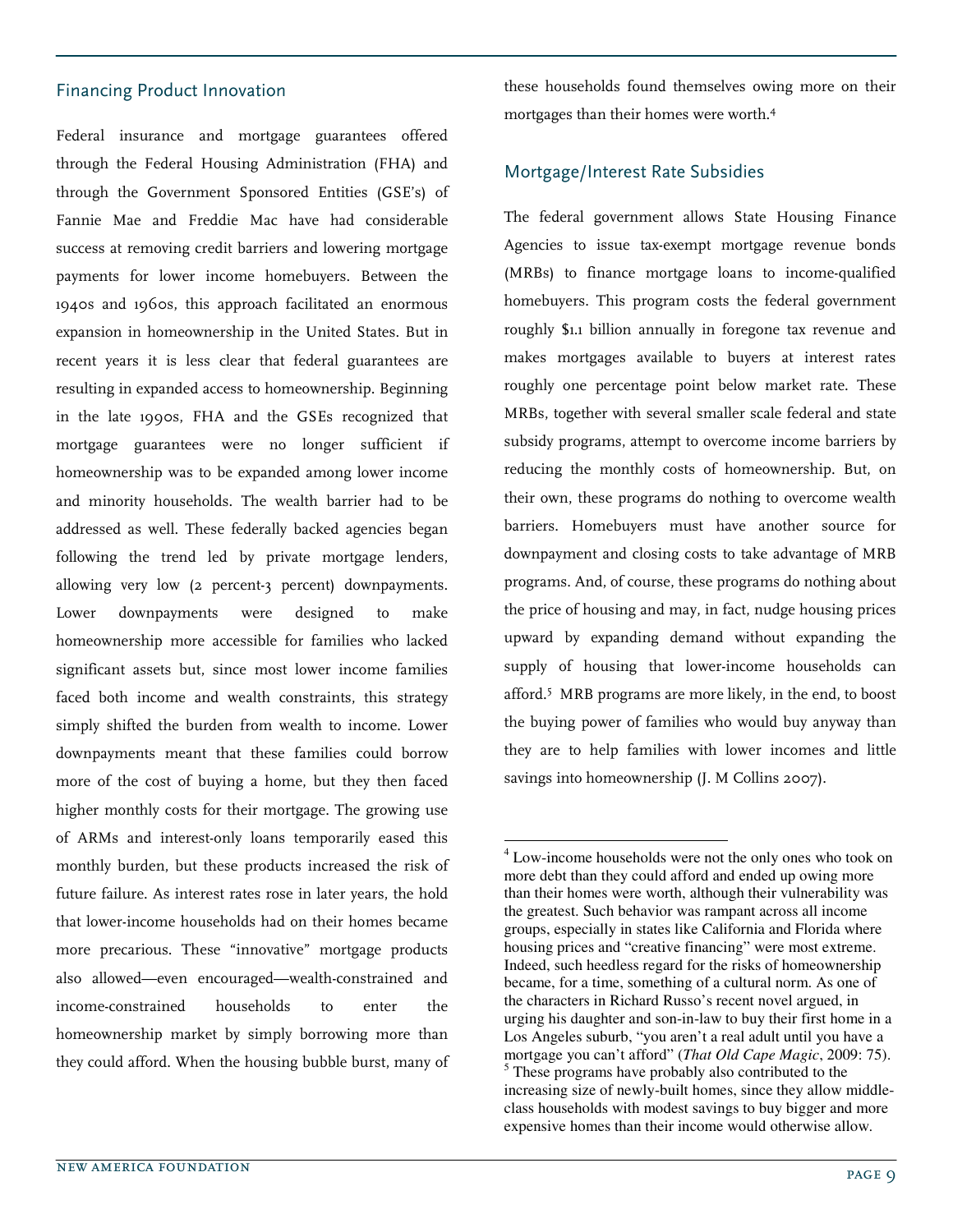#### Purchase Subsidies

Another approach to expanding homeownership is less commonly used. It targets both income and credit barriers by providing direct capital subsidies to either homebuyers or housing developers at the time of purchase. The federal CDBG and HOME programs, along with many housing trust funds operated by cities or states, have been common sources of funding for such purchase subsidies. Purchase subsidy programs can be structured in two very different ways. Buyer subsidies are offered as grants or deferred payment loans to income-eligible homebuyers at the time of purchase. While these buyer subsidies are often referred to as "downpayment assistance," the amount of assistance often greatly exceeds what would normally be required for a downpayment. *Price subsidies* (sometimes called development subsidies) are generally grants to developers who produce homeownership units and sell them at belowmarket prices to eligible buyers. Public donations of lands (and buildings) achieve the same effect, allowing the developer to offer a home to a lower income family at a lower cost. Public powers have also been used to reduce the purchase price of new homes, where a developer is either required by a municipality to offer a specified percentage of the homes in a larger project for sale at a below-market price (inclusionary zoning) or the developer is rewarded for selling homes at a below-market price by a municipal grant or by a density bonus, impact fee reduction, or other regulatory concessions (incentive zoning).

Purchase subsidies (whether directed to buyers or developers) impact both wealth and income barriers simultaneously. They reduce the amount that a buyer must borrow from the bank which helps overcome a household's lack of savings, while reducing the household's monthly mortgage payment. Purchase subsidy programs (of either type) command far fewer public resources than other forms of homebuyer assistance. The HOME program, to cite one example, provides purchase subsidies for roughly 35,000 homeowners nationwide each year—a fraction of the number of low-income and moderate-income homeowners who are annually assisted through low-interest loans that are backed by FHA, GSEs, and state housing finance agencies.

Which of these strategies is likely to be the most effective in boosting lower-income families into homeownership? Savage (2009) addressed precisely this question in evaluating several alternative policy approaches to expanding homeownership for renter families. He found that reducing mortgage rates by as much as 3 percentage points would have virtually no impact on the number of renter families that could afford homeownership. Removing all downpayment requirements, thereby allowing a homebuyer to finance 100 percent of the purchase price, would increase the number of renters who could qualify for homeownership by only 2 percentage points. Providing significant purchase subsidies, on the other hand, would have a dramatic impact. A subsidy of \$10,000 would increase the number of renters who could qualify for ownership by 12 percentage points. Applied on a national scale, this would bring homeownership within the reach of roughly 5 million families, including 768,000 additional African American families and 587,000 Hispanic families. This would cut the racial homeownership gap in the United States by about a third. Savage did not gauge the impact of purchase subsidies of greater than \$10,000, but it seems safe to assume that larger per-unit subsidy levels would have an even greater impact on closing this racial gap—for homeownership and wealth.

## Shared Equity Homeownership: A New Way Forward

Savage's study, and others like it, suggests that the best way of helping lower income families to move beyond the inter-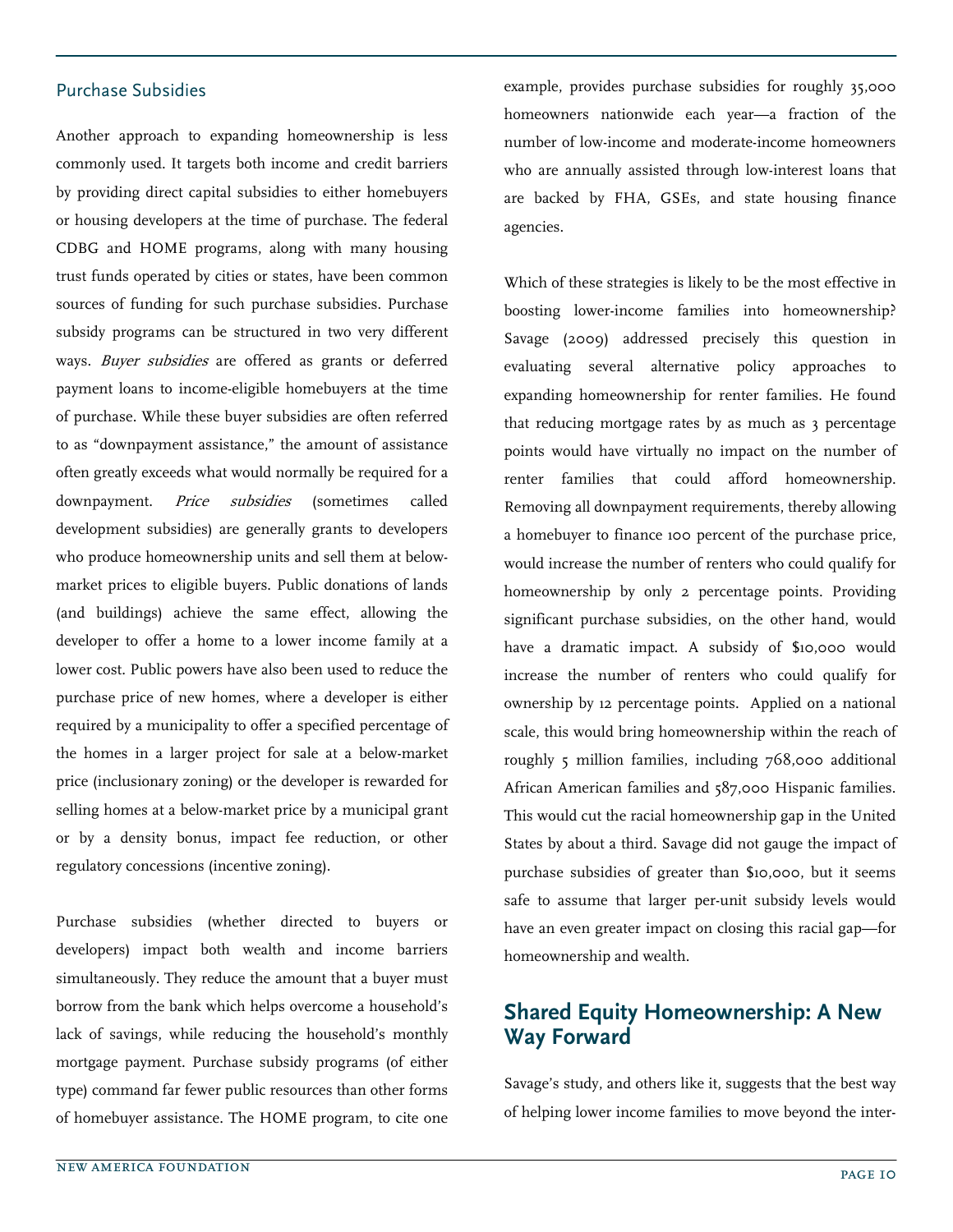generational legacy of asset poverty and to overcome the barrier that a lack of savings has presented for gaining access to the most dependable source of wealth creation homeownership—is to reduce the upfront cost of buying a home. Whether structured as a homeowner subsidy or as a price subsidy, however, this strategy has never been popular in the United States. It has never enjoyed the sort of financial support that has long been lavished by private lenders and public funders on programs that use creative financing or mortgage subsidies to help persons of modest means to purchase market-priced homes.

When it comes to subsidizing rental housing, on the other hand, federal, state, and local housing programs increasingly use precisely this strategy for the investment of public funds, supplying lower-income tenants with housing they can afford. The federal HOME Program and the Low Income Housing Tax Credit Program, for example, provide upfront capital subsidies to build rental housing and to bring down the monthly cost of operating this housing after it is built. The per unit cost of these upfront subsidies is quite high, as it is in purchase subsidy programs. But there are two significant differences between these heavily capitalized rental programs and programs that use purchase subsidies to make homeownership available for lower income families.

First, in the rental programs, affordability of the assisted units is maintained for a very long time. When a unit is vacated, it is leased again at an affordable rent to the next income-eligible tenant. In most homeownership assistance programs, by contrast, affordability is immediately lost on resale. When the home is vacated, it is sold to whoever pays the highest price, with the homeowner pocketing all or most of the subsidy that has gone into making the home affordable in the first place.

Second, in most publicly subsidized rental programs, there is a closely regulated landlord that has long-term responsibility for seeing that the units are continuously rented at an affordable price to income-eligible tenants. That same landlord has responsibility for maintaining the units in good repair and, at least in the case of nonprofit landlords, for helping low-income tenants to succeed in holding onto their apartments, meeting their obligations, and avoiding eviction. In most homeownership assistance programs, by contrast, the work of the private lender or public funder is done as soon as a lower-income renter is boosted into homeownership. No one is there for the long haul to help the newly minted homeowner to shoulder the responsibilities or to manage the risks of homeownership.

Shared equity homeownership blurs the boundaries between these two approaches to affordable housing. As in most privately owned, publicly subsidized rentals, the privately owned homes of shared equity housing often benefit from a significant public investment that provides the initial downpayment or reduces the initial price that a lower-income family must pay to acquire a home, exactly the sort of initial purchase assistance that a large body of research has indicated is necessary to overcome both wealth and income barriers. Unlike most other tenures and programs for promoting homeownership among lowerincome families, however, the affordability of shared equity homes is preserved over many resales and over many years. The same public investment is retained in the homes themselves, making homeownership possible for one generation after another. By doing this, shared equity housing can bring the cost per beneficiary more in line with other publicly assisted housing and potentially overcome the problem of deeper subsidies assisting too few people to make a lasting difference. Each annual investment of public funds, rather than serving a small number of buyers, adds to a growing portfolio of shared equity homes. And, as the portfolio grows, the number of lower income buyers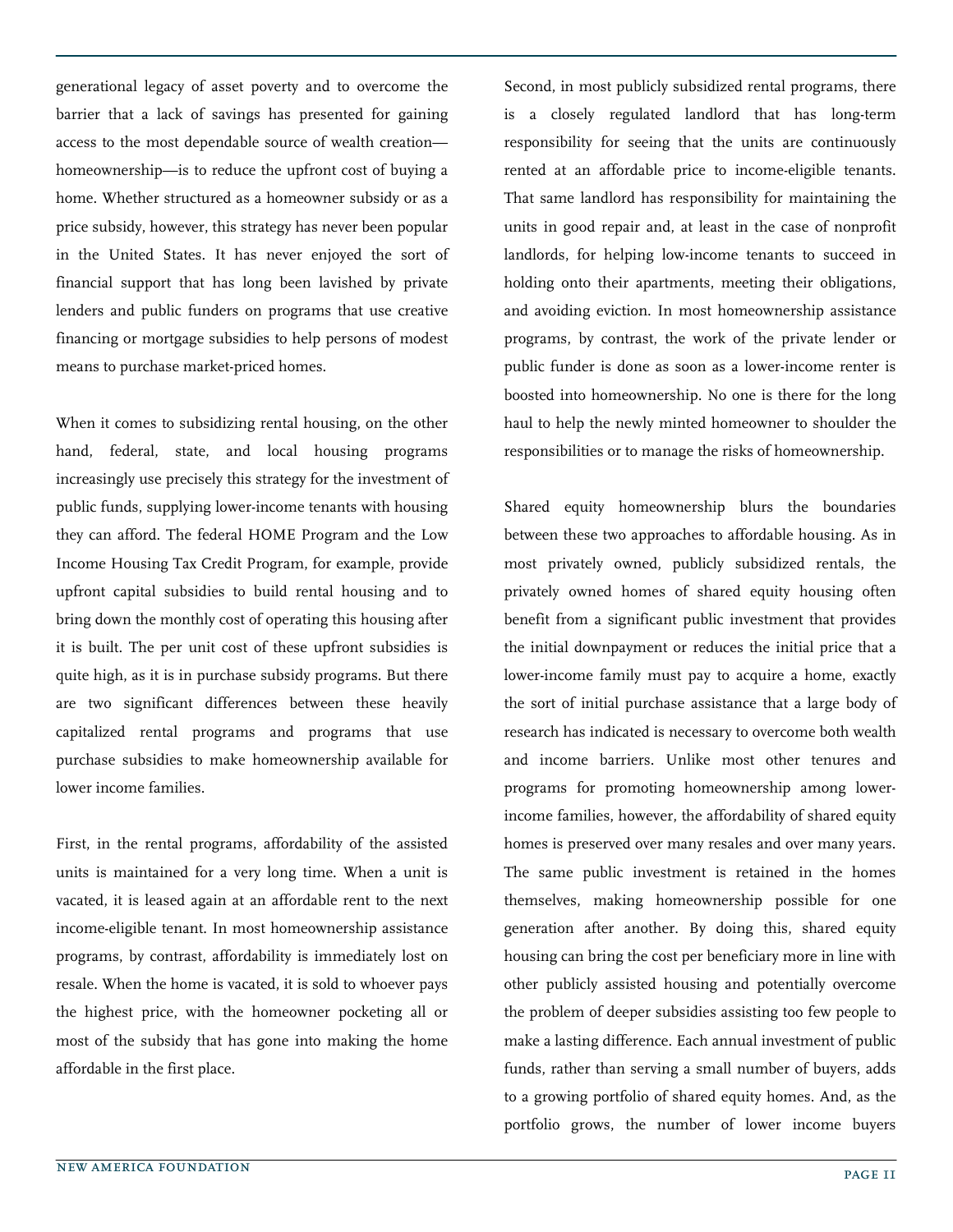entering homeownership each year increases, without any (inflation adjusted) increase in the subsidy funds.

What are the models and mechanisms that make up this new approach to helping lower income families to gain access to the wealth-building opportunity that comes from owning a home? Shared equity homeownership is a generic term for various forms of resale-restricted, owneroccupied housing where the rights, responsibilities, risks, and rewards of owning a private home are shared between an income-eligible household who buys the home and an organizational steward who protects the affordability, quality, and security of that home long after it is purchased. This is a relatively new term for an unconventional approach to homeownership that has actually been around for some time.<sup>6</sup> Community land trusts, limited equity cooperatives, and owner-occupied houses, townhouses, and condominiums encumbered with durable affordability covenants are the best-known examples, but the sector is still evolving. New models of shared equity homeownership—and new hybrids and permutations of older models—appear nearly every year. Almost all of these models are organizational variations on a single theme, however, where four characteristics are widely repeated. The occupants are owners. The equity is shared. Affordability is preserved. And an organizational steward remains in the picture for many years, standing behind the affordably priced housing that (in most cases) a public subsidy helped to create.

#### Occupants Are Owners

The people who occupy shared equity housing are homeowners, not tenants. They make an investment in their housing that is returned to them when they leave, sometimes with a significant increase. They hold an ownership stake that can be transferred from one owneroccupant to another or bequeathed from one generation to another. Their homes are regulated, financed, and taxed in ways that clearly differentiate them from housing that is renter-occupied. Equally important, the occupants of shared equity homes are placed beyond the pale of tenancy by the security they enjoy, the control they exercise, the responsibilities they assume, and the risks they bear in occupying and operating the housing that is theirs.

#### Equity Is Shared

There are two different meanings that "equity" has been given in the world of real estate. In one meaning of the term, equity is the economic value that remains in residential property after any debt has been paid off and after any liens have been removed. Part of this propertybased wealth is a product of a homeowner's personal investment in buying and improving the property over time, an investment that is recouped by owners when they resell. Another part of the wealth embedded in residential property, however, is a product of the community's investment: equity contributed at the time of initial purchase if a public grant, charitable donation, or mandated concession from a private developer was used to subsidize the home's purchase price; and equity created during the course of the homeowner's occupancy if public investments in infrastructure, private improvements in surrounding properties, or changes in the regional economy have caused appreciation in the home's market value.

-

<sup>&</sup>lt;sup>6</sup> The term "shared equity homeownership," as used here, was coined in 2006 as part of a research project sponsored by the National Housing Institute to describe a family of private, nonmarket tenures in which long-lasting contractual controls regulate the use and resale of owner-occupied housing. See: John Emmeus Davis (2006). The term is sometimes confused with shared appreciation mortgages and other financing schemes offered by private lenders and investors, which "share" the equity in privately owned housing, but which do nothing to preserve affordability. Sherriff and Lubell (2009) describe various programs with similar names but very different goals.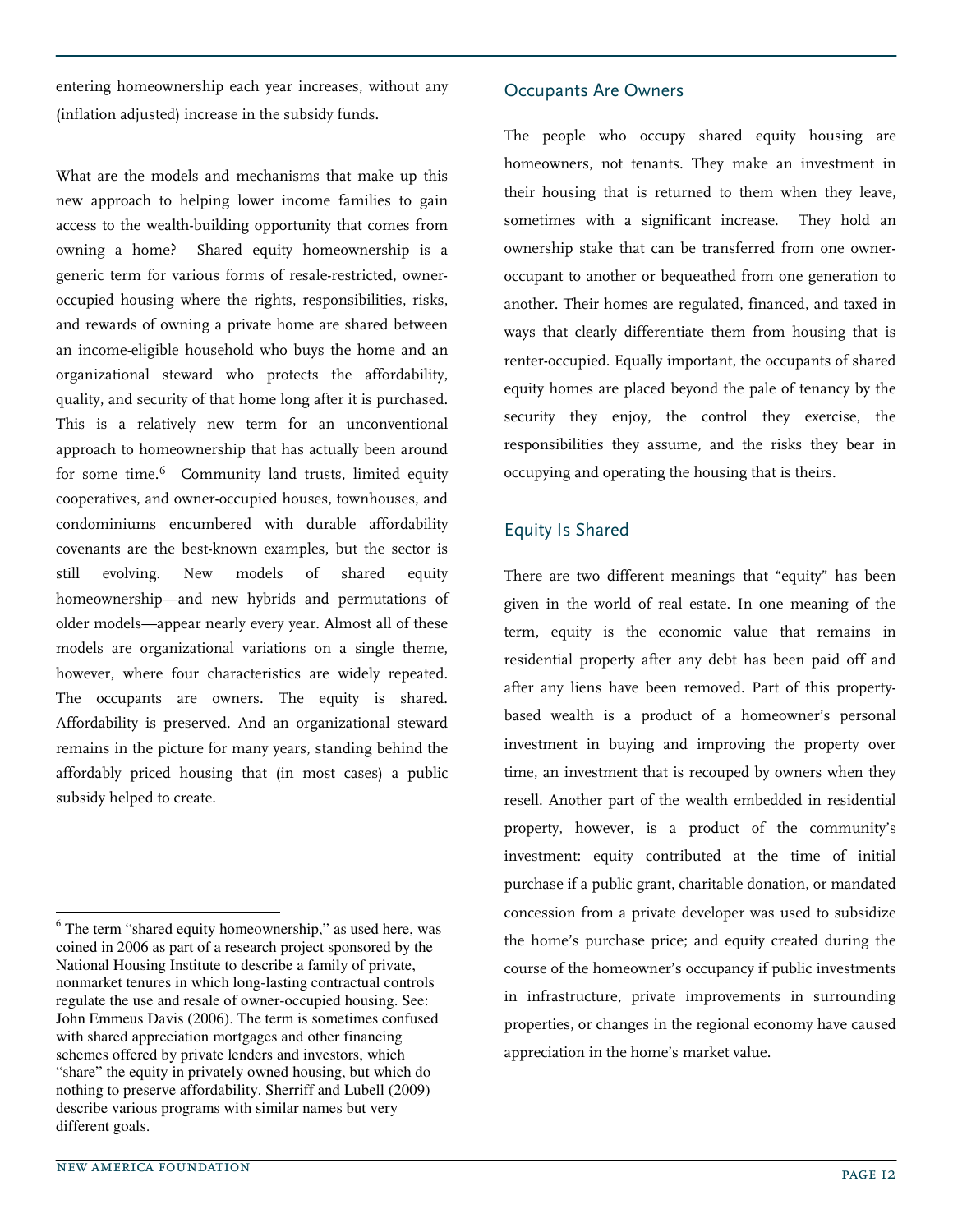In market-rate housing, all of this wealth is claimed by the homeowner at resale. The owners of shared equity homes, by contrast, claim only the wealth they created, along with a modest return on their investment. They usually walk away with considerably more wealth than they had when they initially bought their homes, but they do not walk away with all of the equity contributed or created by the larger community. Most of it remains in the property, reducing the home's purchase price for the next income-eligible household; producing, in effect, an inter-generational sharing of property-based wealth across multiple resales.

But equity is more than investment and appreciation. It is more than money. The more expansive meaning of "equity" is the "owner's interest"—the total package of rights, responsibilities, risks, and rewards that accompany the ownership of residential property. In market-rate housing, this package belongs to the homeowner alone. In shared equity housing, it does not. Someone other than the individual homeowner exercises significant control over how the property may be used, improved, financed, and conveyed. This is most obvious perhaps in cooperative housing, where all of the real estate assets are held in common and a board of directors collectively determines the cooperative's management, but every model of shared equity housing reshuffles the deck of ownership and control. The homeowner retains many of the rights, responsibilities, risks, and rewards that have traditionally come with owning a home, but some are shared. Someone other than the homeowner retains an interest in the property, helping the occupants to carry out the responsibilities and to manage the risks of homeownership.

#### Affordability Is Preserved

This reconfiguration of the "owner's interest" is accomplished through a contractual mechanism that specifies what homeowners can and cannot do with the

property that is theirs. These contracts vary from one model of shared equity homeownership to another in both form and content. What they have in common, however, whether an affordability covenant attached to the deed of a house or condominium, a ground lease underlying a single-family home or multi-unit building, or some other contract for using or financing a home, is that they all persist for a very long time. They maintain affordability for many years, one resale after another.

#### Stewardship Is Active

These contractual controls are not self-enforcing. If the shared rights, responsibilities, risks, and rewards of these unconventional forms of tenure are to remain in place over a long duration, the contracts that modify the "owner's interest" must be watchfully monitored and actively enforced. Someone must stand behind these homes after they are purchased, ensuring at a minimum that the housing's affordability will be preserved, the housing's quality and durability will be maintained, and the homeowner's security will be protected, making foreclosure a rare event.

That "someone" is sometimes a governmental agency that may have provided funding for the home's initial development or required inclusion of affordably priced homes as a condition of a municipality's permission to build. The agency serves, in effect, as the long-term steward for the shared equity housing it helped to create. Long-term responsibility for stewardship, however, is increasingly being delegated to nonprofit organizations like a community development corporation or a community land trust that agrees to perform these duties on the public's behalf. Either way, it has been demonstrated again and again that shared equity arrangements are sustainable and successful only if there is an active organizational entity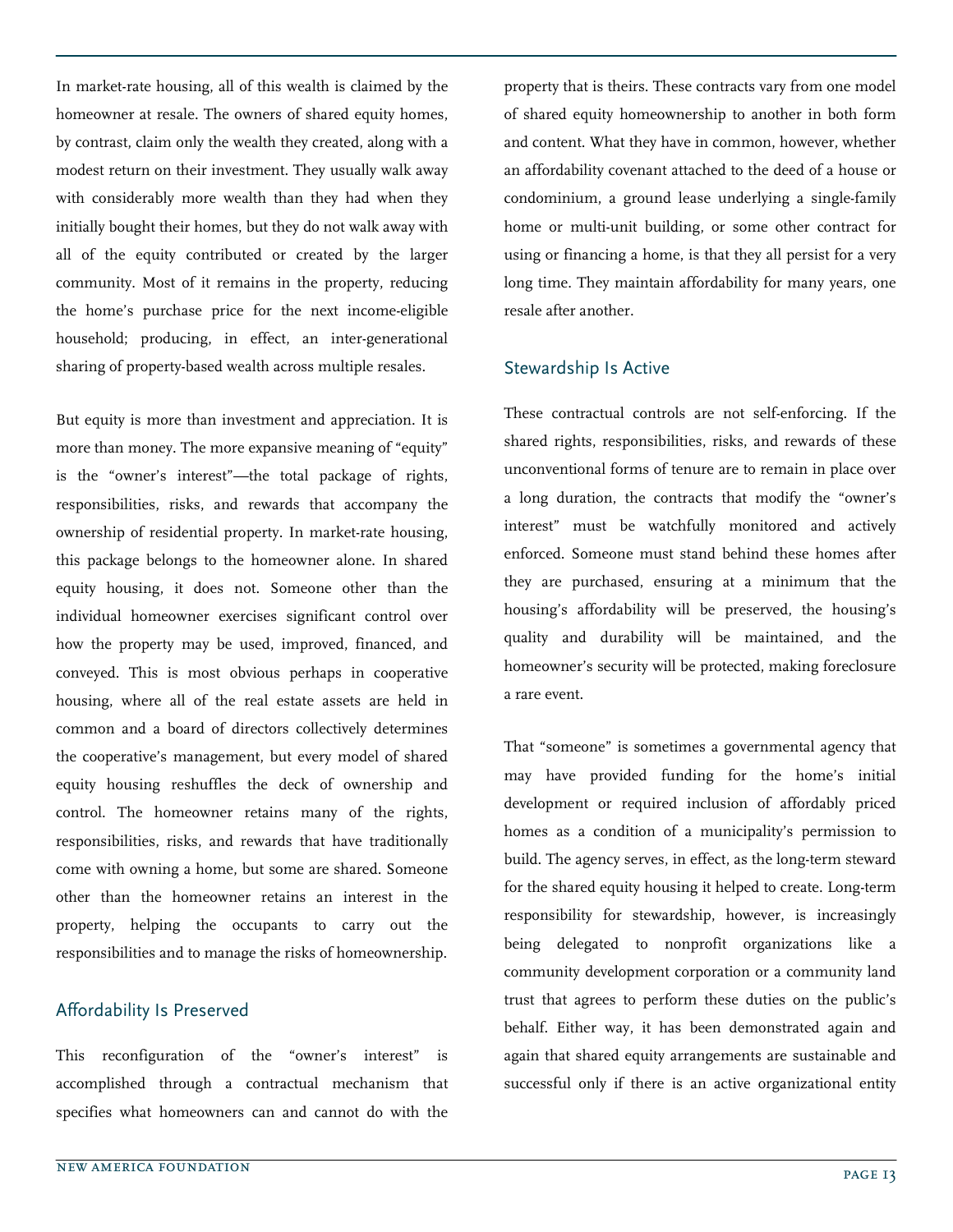that remains in the picture for many years, performing the essential duties of stewardship.

# Evaluating The Asset Building Potential of Shared Equity Homeownership

Does shared equity homeownership do what it promises to do? More specifically, given our focus on asset building, do the models that make up this sector enable wealthconstrained and income-constrained families to become homeowners and to climb out of asset poverty?

To date, there has been very little research on the asset building potential of shared equity homeownership. Davis and Demetrowitz (2003), in a study of the resale-restricted, owner-occupied housing managed by a community land trust in Burlington, Vermont, found that the owners of these shared equity homes did realize modest gains in wealth when reselling, through a combination of debt retirement and limited appreciation in their initial investment. The average homeowner walked away with a net gain of \$6,000 in equity after living in a shared equity home for five years. The authors of this study concluded that this represented a "fair return" on an initial investment of \$2,300, although they acknowledged this to be a much lower return than the owners of unrestricted, market-rate homes were earning in the same area over the same period of time.

 Jacobus (2007) compared potential homeowner equity gains for several different equity sharing formulas under a set of hypothetical market trends. While some equity sharing formulas were found to generate higher gains for homeowners under rising markets and others were found to do a better job of protecting homeowners against the impact of falling markets, the most common formulas used by shared equity homeownership programs tended to offer homeowners financial returns far in excess of what they

would likely earn through other investment strategies realistically available to low- and moderate-income families. Under most scenarios, these hypothetical returns were well below the financial gain available to owners of unrestricted (and unsubsidized) market-rate homes, but Jacobus found that the financial return to the owners of shared equity homes was more predictable and less dependant on the specific timing of sale relative to housing market cycles. He concluded, therefore, that shared equity homeownership seemed to be a promising strategy for overcoming asset inequality in its own right.

## Case Study: Champlain Housing Trust, Burlington, Vermont<sup>7</sup>

Between 1984 and 2008, the Champlain Housing Trust (formerly the Burlington Community Land Trust) developed and marketed 424 modestly priced single-family houses and condominiums. All of these homes were sold to lower-income homebuyers subject to durable contractual controls over their occupancy, use, and resale, controls designed to maintain the homes' availability and affordability for lower income households for many years. The first resale of a CHT home occurred in 1988. By the end of June 2008, CHT had overseen the resale of 205 houses and condominiums.

This sizable portfolio of shared equity housing and this substantial pool of resales provided a rare opportunity to evaluate the performance of an unconventional model of tenure that promises to secure the benefits of

-

 $7$  The case study presented here makes use of performance data collected and compiled by the Champlain Housing Trust. Our analysis builds upon and expands the analysis of that data previously described in a 2009 report published by the Champlain Housing Trust (Davis and Stokes 2009). Our thanks to CHT for sharing their raw data and allowing us to take a second look at how this data might be reconfigured and reinterpreted in light of the asset building arguments of the present paper.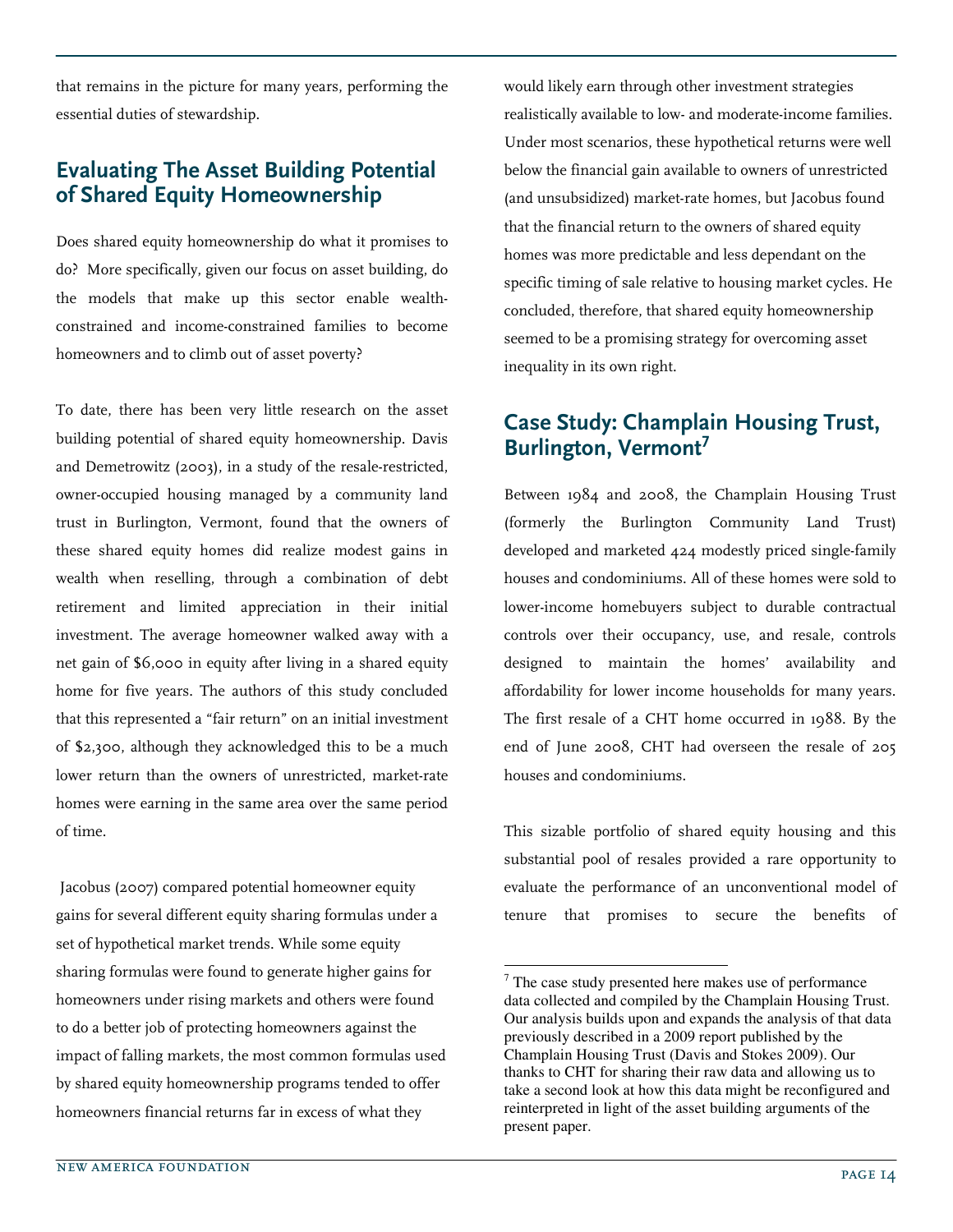homeownership for persons of modest means, while also achieving larger social goals like the preservation of affordability, the stewardship of public resources, and the stabilization of residential neighborhoods. While such claims are common to all shared equity homeownership, most programs are too new and too small to have had many resales. There has been little way to gauge how effective they have been, therefore, in doing what they promise to do. The Champlain Housing Trust, by contrast, has been around since 1984. It has built a large enough portfolio of resale-restricted, owner-occupied housing and has overseen a large enough number of resales to provide some insight into shared equity homeownership's potential for lifting lower income households out of asset poverty.

Staff of the Champlain Housing Trust reviewed the organizational files for every sale and resale and compiled a dataset which tracked prices, affordability, and equity growth for each homeowner. The data collected by combing through these records provided nearly all of the information needed to evaluate CHT's performance. However, the early case files contained very little information about the mobility of CHT's homeowners. Documentation was scarce regarding why they decided to sell their CHT homes, where they moved, and what housing they obtained after leaving CHT. Only after 2002 did CHT begin doing exit interviews, collecting information about the motivations and destinations of homeowners reselling their homes and leaving CHT. A methodology other than reviewing case files was required, therefore, to evaluate the mobility of those homeowners who resold prior to 2002. Although consideration was given to surveying all of these sellers, current addresses for many of them were unknown, especially for those who had moved out of state. This led to an alternative strategy of surveying those CHT employees who had directly supervised the resale of CHT's houses and condominiums between 1988 and 2002. They were asked to recall the why and where behind these resales. They were

also asked to share any knowledge they might have had about the housing secured by these homeowners after they left CHT. When they had little knowledge of people who had moved away from CHT many years before, a research assistant was assigned the task of tracking down these missing homeowners, using local and out-of-state telephone directories. A number of former CHT homeowners were eventually located and interviewed by phone, supplementing the information provided by present and former staff of CHT.

#### Expanding Access And Preserving Affordability

The Champlain Housing Trust, for most of its existence, has operated in a housing market with rising prices, a growing demand for modestly priced housing, and a chronic shortage of houses and condominiums within the financial reach of persons earning less than 80 percent of AMI. Only recently has the local homeownership market experienced a decline in prices, but with little effect on the "affordability gap" that has long existed between the average cost of housing and the average income of the households hoping to buy that housing. CHT, on the other hand, has had considerable success in closing that gap, not only on the initial sale of a house or condominium but also on its eventual resale.

Over its first 25 years, CHT helped 629 families to gain access to homeownership, none of whom had sufficient wealth and/or sufficient income to acquire a home on the open market without CHT's assistance. All of the households served by CHT earned less than 100 percent of Area Median Income (AMI); 82 percent of them earned under 80percent.

More detailed data was collected on those homes that were resold one or more times between 1988 and 2008, allowing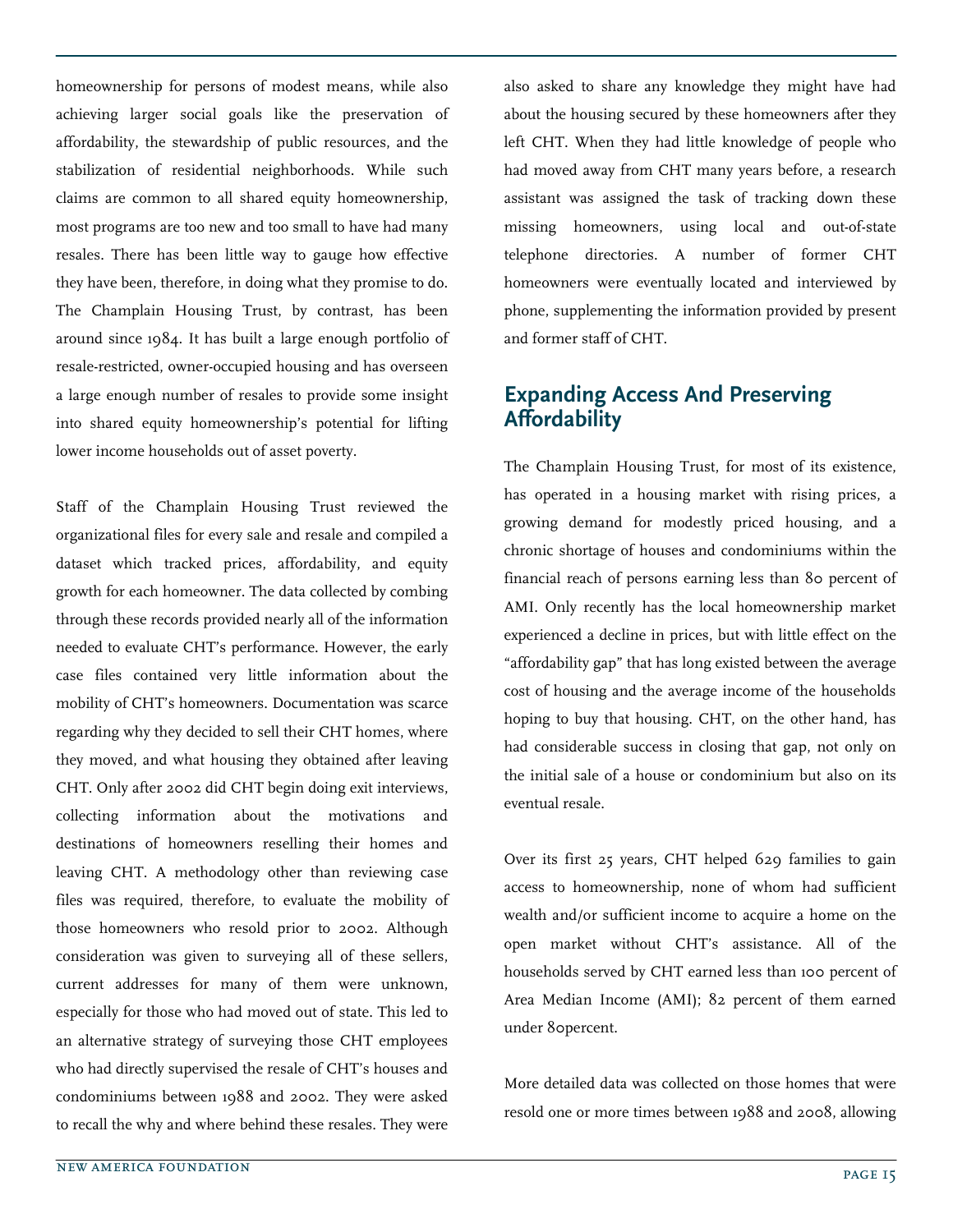a closer look at the income distribution of the households served by CHT (see Table 1). The average household served by CHT on the initial sale of a house or condominium that was later resold earned 69.4 percent of AMI. The average

household served by CHT on the resale of these same homes earned 68.6 percent of AMI.

| <b>HUD INCOME CATEGORY</b>                                            | <b>AREA MEDIAN INCOME</b><br><b>(BURLINGTON MSA)</b> | INITIAL SALE OF CHT HOMES<br><b>NUMBER OF HOMEBUYERS IN EACH</b><br><b>INCOME CATEGORY</b> | <b>RESALE OF SAME CHT HOMES</b><br><b>NUMBER OF HOMEBUYERS IN EACH</b><br><b>INCOME CATEGORY</b> |
|-----------------------------------------------------------------------|------------------------------------------------------|--------------------------------------------------------------------------------------------|--------------------------------------------------------------------------------------------------|
| Very Low Income                                                       | 50% AMI or Below                                     | 26                                                                                         | 34                                                                                               |
| Low Income                                                            | $51\% - 60\%$ AMI                                    | 32                                                                                         | 36                                                                                               |
| Low Income                                                            | 61% - 70% AMI                                        | 48                                                                                         | 46                                                                                               |
| Low Income                                                            | 71% - 80% AMI                                        | 61                                                                                         | 52                                                                                               |
| Moderate Income                                                       | 81% - 90% AMI                                        | 28                                                                                         | 25                                                                                               |
| Moderate Income                                                       | 91% - 100% AMI                                       | 10                                                                                         | 12                                                                                               |
|                                                                       | <b>TOTAL HOUSEHOLDS:</b>                             | 205                                                                                        | 205                                                                                              |
| <b>AVERAGE HOUSEHOLD INCOME</b><br>(Houses and Condominiums Combined) |                                                      | 68.6% AMI                                                                                  | 67.1% AMI                                                                                        |
| <b>AVERAGE HOUSEHOLD INCOME</b><br>(Condominiums Only)                |                                                      | 70.3% AMI                                                                                  | 69.3% AMI                                                                                        |
| <b>AVERAGE HOUSEHOLD INCOME</b><br>(Houses Only)                      |                                                      | 68.5% AMI                                                                                  | 65.8% AMI                                                                                        |

## Table 1: CHT Homebuyer Income at Time of Purchase and Time of Resale

Affordability not only continued between successive generations of low-income homebuyers, but improved even when the favorable effect of falling mortgage interest rates was removed. The average CHT home was affordable to a household earning 56.6 percent of AMI on initial sale. On resale, it was affordable to a household earning 53.4 percent of AMI – a 5.65 percent gain in affordability.

Public subsidies invested in CHT's houses and condominiums remained in the homes at resale, underwriting their affordability for subsequent generations of lower-income homebuyers. An initial public investment of \$2,172,207 in homes that resold one or more times allowed CHT to bring homeownership within the reach of 357 lower-income households. Had these subsidies not been retained in the homes, allowing their owners to pocket both the public's investment and all capital gains when reselling, the size of the public's investment needed to serve the same number of households at the same level of

income as CHT had served would have had to be five times greater.

Occupancy, use, and resale controls remained in place for 96.7 percent of the 424 units of owner-occupied housing developed by CHT between 1984 and 2008. Only 14 homes were released to the market. Foreclosures remained a rare event, even as the mortgage meltdown in the rest of the United States approached the point of crisis. Over its first twenty five years, CHT had only nine foreclosures. No lands or homes were lost from CHT's portfolio because of foreclosure.

# Creating Individual Wealth

Every shared equity homeownership program, including CHT's, limits the equity that homeowners may claim as their own when reselling their homes. In the case of CHT, homeowners are allowed to pocket on resale whatever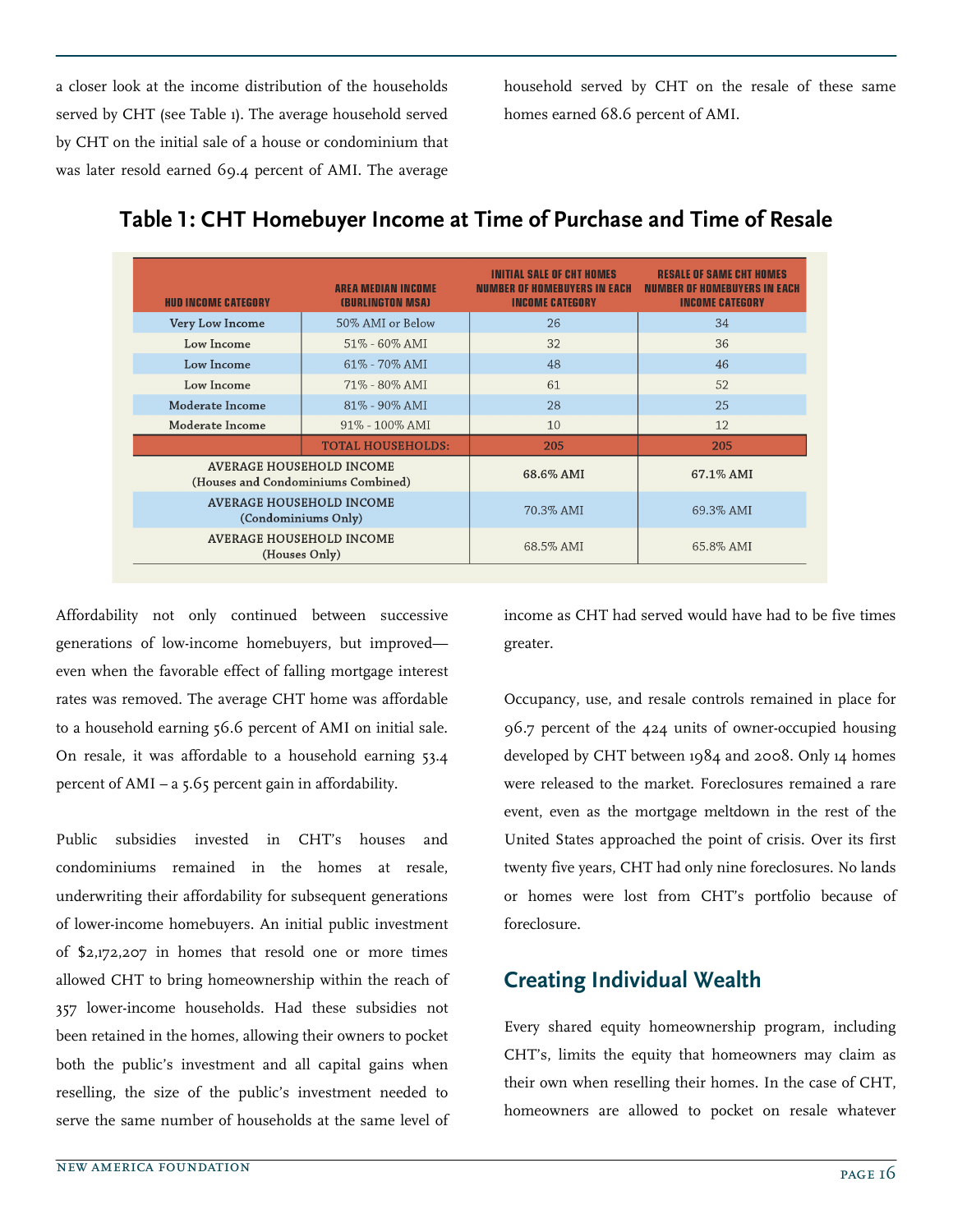equity they brought as a downpayment, as well as any equity earned in paying off their mortgages and a portion of any investment they have made in post-purchase capital improvements. They may also claim a portion of their homes' appreciated value, if appreciation has occurred. They do not get all of it, however, not even most of it.

The resale formula used by CHT allows homeowners to retain 25 percent of any appreciation in the market value of their homes.<sup>8</sup> The bulk of a property's appreciation remains with the property, along with any public or private subsidies invested in bringing the home within the financial reach of a low-income homebuyer. This enables CHT to re-acquire the home from the first homeowner and to re-sell it to another homeowner at an "affordable" price that is often significantly below the property's market value.

Our investigation of wealth creation began by calculating the total proceeds, over and above a homeowner's initial investment, that each CHT homeowner realized when reselling a house or condominium. Two types of proceeds were included in these calculations: the amount of principal that each CHT homeowner paid on her mortgage; and the share of appreciation that each CHT homeowner earned, if her home increased in value between the time of purchase and the time of resale.

In 197 out of 205 resales, CHT homeowners gained equity through amortization of their mortgages. The only cases in which no equity was earned through principal reduction were those homes that changed hands because of a foreclosure or a deed-in-lieu of foreclosure. In 169 out of 205 resales, CHT homeowners also gained equity by sharing in their home's appreciation.

The size of these equity gains varied from homeowner to homeowner, depending on length of residence, type of housing, price paid for the home, interest paid on the mortgage, and growth in the home's appraised value (if any). There were familiar patterns here. Generally, the longer a home was owned, the greater were the homeowner's proceeds. Homeowners who paid a higher price for their homes and a lower rate for their mortgages had higher gains than homeowners who bought lowerpriced homes and obtained higher-rate mortgages. And, of course, homeowners whose homes appreciated greatly in value gained more equity than homeowners whose homes appreciated minimally—or not at all. There were, in fact, 36 CHT homeowners who realized no gain from appreciation, either because there was no increase in the appraised value of their homes or because, in five cases, appreciation occurred but foreclosure prevented the homeowner from receiving a share.<sup>9</sup> The owners of CHT homes, in this situation, were no different than the owners of market-rate homes. They only *benefited* from appreciation if there was appreciation.

-

<sup>8</sup> All CLTs do not use the sort of appraisal-based formula used by CHT, where rising real estate values result in an increase in the equity earned by a departing CLT homeowner. For CLTs that use what are known as "indexed formulas or "itemized formulas," therefore, it is somewhat misleading to describe the equity gains made by a homeowner who is reselling her home as a "share" of the home's "appreciation." Indexed formulas adjust the original purchase price by applying a single factor – the change in a particular index (e.g., the CPI) between the date the homeowner purchased his/her home and the date s/he resells that home. Itemized formulas adjust the original purchase price by adding or subtracting multiple factors that affect either the value of the owner's investment or the value of the home itself.

<sup>9</sup> There was no discernible pattern among the 36 houses and condominiums with no increase in value, except for the *timing*  of a home's purchase and resale. Homes with no increase in their appraised market value tended to be those that were purchased when Burlington's housing market was hot and resold when the housing market was cold. Timing mattered more than the age of the home, the size of the home, or even the location of the home in distinguishing between those houses and condominiums that appreciated and those that did not.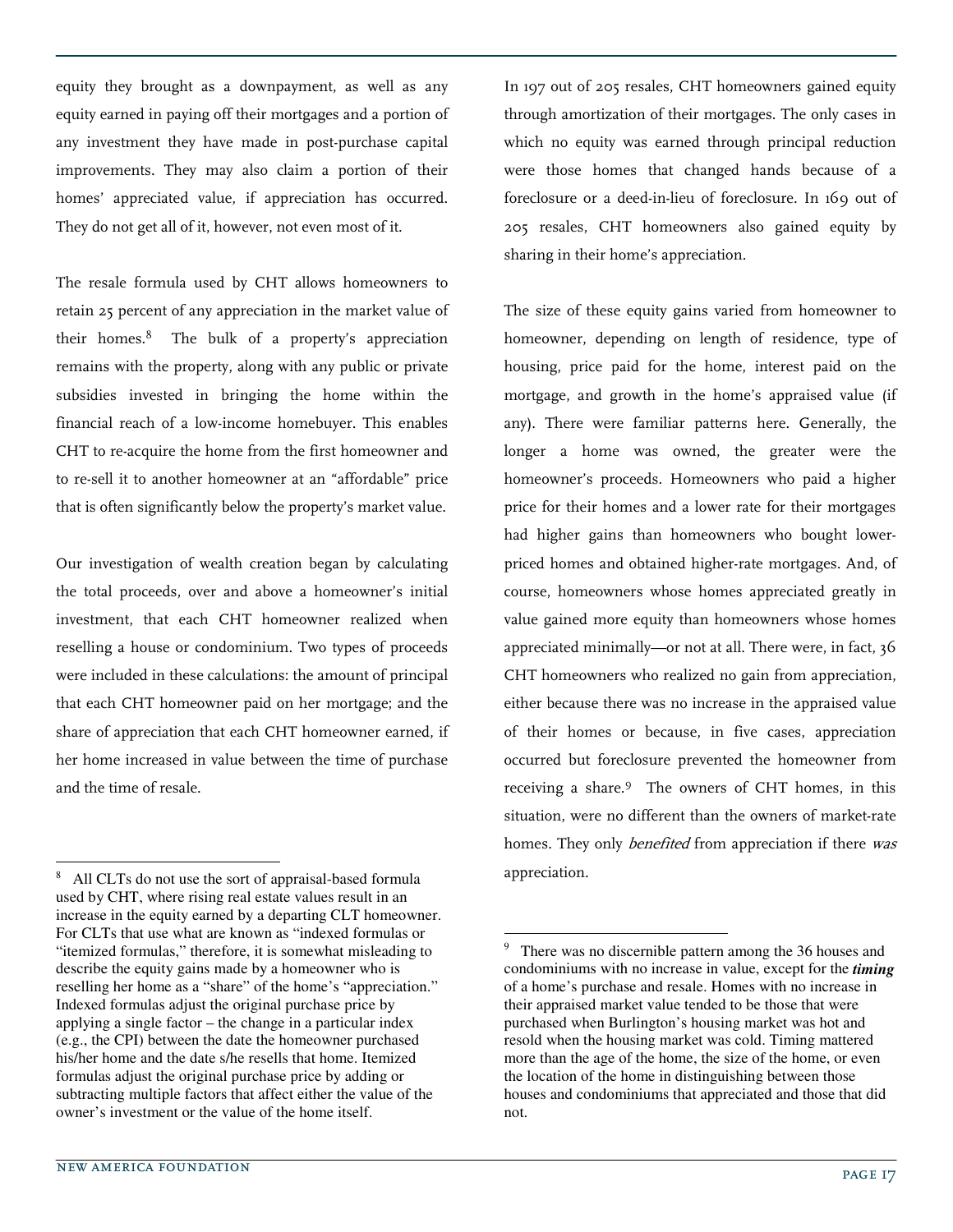CHT allows homeowners to recoup the full market value of any capital improvements made by the homeowner during



# Figure 1: CHT Homeowner Equity Gains 1988 - 2008

his/her tenure.

Table 2: CHT Homeowner Equity Gains

|                                                       | <b>All Years</b> | Most recent 10 years<br>(1999—2008) | Most recent 5 years<br>$(2004 - 2008)$ |
|-------------------------------------------------------|------------------|-------------------------------------|----------------------------------------|
| <b>Number of years</b><br>owned                       | 5.44             | 5.71                                | 5.80                                   |
| Seller's share of<br>appreciation                     | \$7,889          | \$9,953                             | \$13,515                               |
| Seller's Debt<br><b>Retirement</b>                    | \$4,294          | \$4,749                             | \$5,188                                |
| <b>Seller's Capital</b><br><b>Improvements Credit</b> | \$1,348          | \$1,760                             | \$2,490                                |
| <b>Owner's gross</b><br>proceeds                      | \$13,530         | \$16,462                            | \$21,192                               |

On average, these credits increased outgoing owners equity by \$1,348, but these "capital improvement credits" were claimed by only 42 of the 108 homeowners who resold a CHT home during the five-year period between 2003 and 2008<sup>10</sup>. The lowest credit was \$500. The highest credit was \$28,500. The average credit, among the 42 owners who claimed a credit, was \$5,842. The "capital improvement credit" collected by these 42 homeowners, in other words, was over and above the equity they realized from recouping their original downpayment, paying off a portion of their original mortgage, and claiming a share of their property's appreciation.

When the 205 resales were considered as a whole, the average CHT homeowner who resold a shared equity home had lived there for nearly five and a half years. After paying off the outstanding balance on her mortgage, she pocketed a net increase of \$13,530 in personal wealth. Table 2 shows that this total home equity was composed of appreciation, debt retirement, and capital improvements credits. These

 $10$  CHT's data on homeowner improvements credits was inconsistent prior to 2003. We don't know for sure how many sellers claimed these credits prior to that point. The average here (\$1,348) conservatively divides the total value of known credits across all 205 sellers. Among the 108 owners who sold during the period during which the data is consistent the average credit was \$2,558.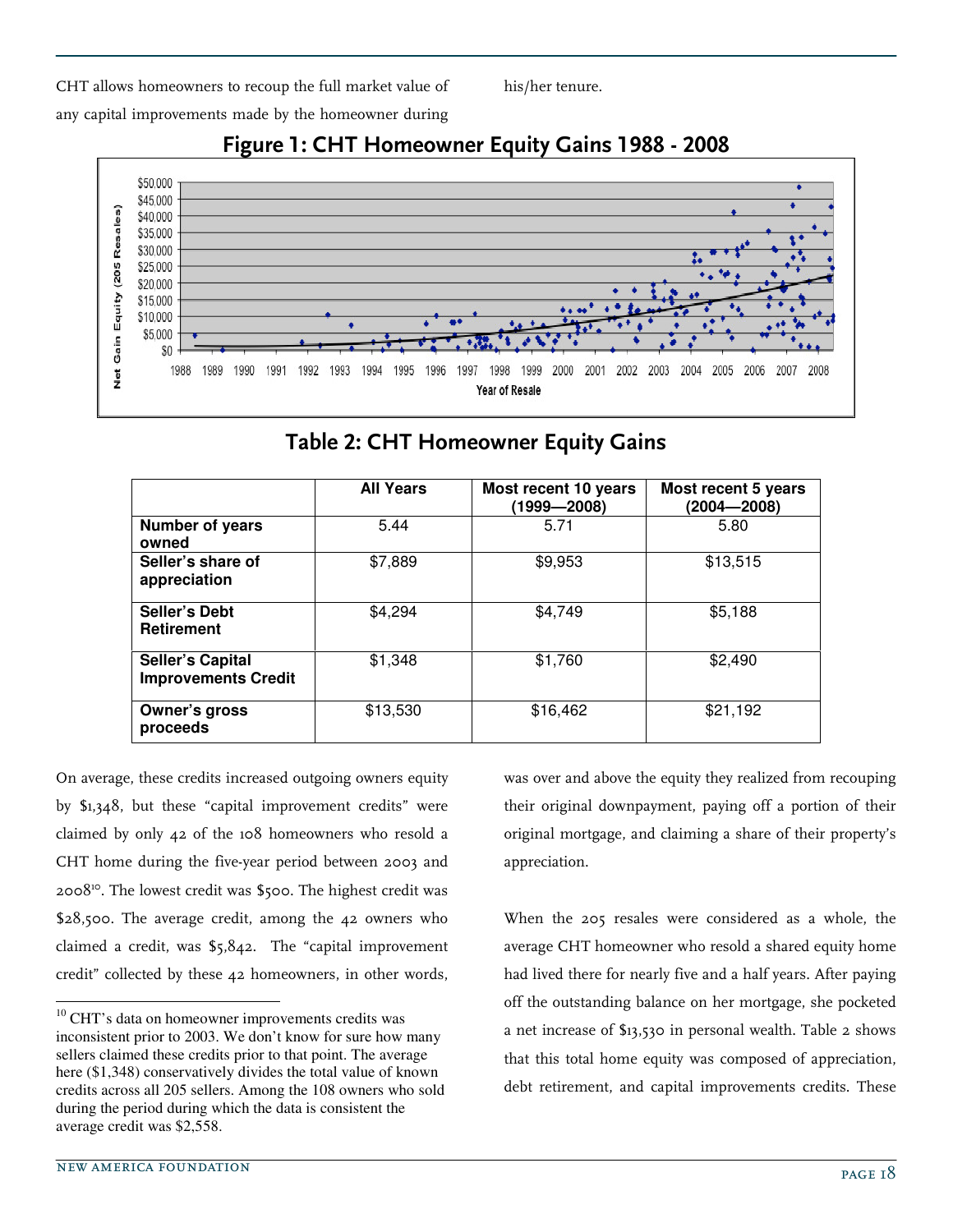averages include sales over a twenty-year period.<sup>11</sup> Recent sellers have tended to receive much greater absolute dollar gains than earlier owners. Homeowners who sold between 1999 and 2008 received an average of \$16,462 in gross equity while those who sold between 2004 and 2008 received an average of \$21,192.

CHT's resale restrictions limited the rate at which the prices of its homes could rise. On average the restricted price rose at an annual rate of only 2.6 percent. This was much slower than the market average growth rate of 5.58 percent over the same period. However because CHT homeowners (like all homeowners) were highly leveraged, their equity tended to grow much faster than housing prices. The average CHT homeowner's total investment for both downpayment and all closing costs was \$2,300. In all cases, this initial investment amounted to less than 3 percent of the below-market price of their shared equity home.<sup>12</sup>

The average CHT homeowner's \$2,300 initial investment grew to \$7,889 over a period of 5.44 years. In general these owners paid only nominal closing costs at the time of resale. They avoided the significant cost of broker commissions because CHT managed their resales and identified subsequent buyers at no cost to the sellers. This growth represents an average annualized Internal Rate of Return (IRR) of 25.4 percent. This calculation includes only the appreciation and downpayment and excludes equity accumulated through retirement of debt and capital improvements (which might better be considered

additional forced savings by the homeowner, rather than a return on their initial investment).

# Enabling Residential Mobility

Far from being "trapped" in their price-restricted homes, CLT homeowners moved with similar frequency and for similar reasons as homeowners who buy and sell homes on the open market. When they decided to relocate, moreover, CLT homeowners resold their homes with relative ease (with the CLT's assistance) and obtained housing that was comparable to the housing they had left behind.

Compared to national averages, the owners of homes resold through CHT moved less frequently than renters, whose median length of tenure is 2.1 years; they moved more frequently than the owners of market-rate homes, whose median length of tenure is  $8.2$  years.<sup>13</sup> Examining the 152 houses and condominiums in CHT's portfolio that had been resold one or more times, we found an owner's average length of tenure to be 5.44 years, while somewhat shorter for the owners of condominiums (4.96 years) and somewhat longer for the owners of single-family houses (6.32 years). Not surprisingly, all of these averages were higher for that portion of CHT's portfolio with no resales; that is, those 258 houses and condominiums still occupied by their original owners. The average length of tenure among the owners of homes that have never resold was 6.73 years, again somewhat shorter for condominiums (5.47 years) and substantially longer for houses (8.7 years).

CHT's homeowners changed residence for the same reasons we would find among any other group of homeowners. They bought another home. They got married or got divorced. They decided, out of preference or necessity, to live somewhere else. Some moved because the

 $\overline{a}$ 

j

 $11$  Although the first home was added to CHT's portfolio in 1984, the first resale did not occur until 1988.

 $12$  CHT did not track the actual closing costs for sales earlier it its history. For these transactions we have assumed a total initial investment of 3 percent of the affordable price which, in most cases, overstates the actual investment because nearly all buyers over this period used a Vermont Housing Finance Agency loan product which allowed 100 percent financing and paid only closing costs.

<sup>&</sup>lt;sup>13</sup> These national averages are taken from Rohe, Van Zandt, and McCarthy (2002).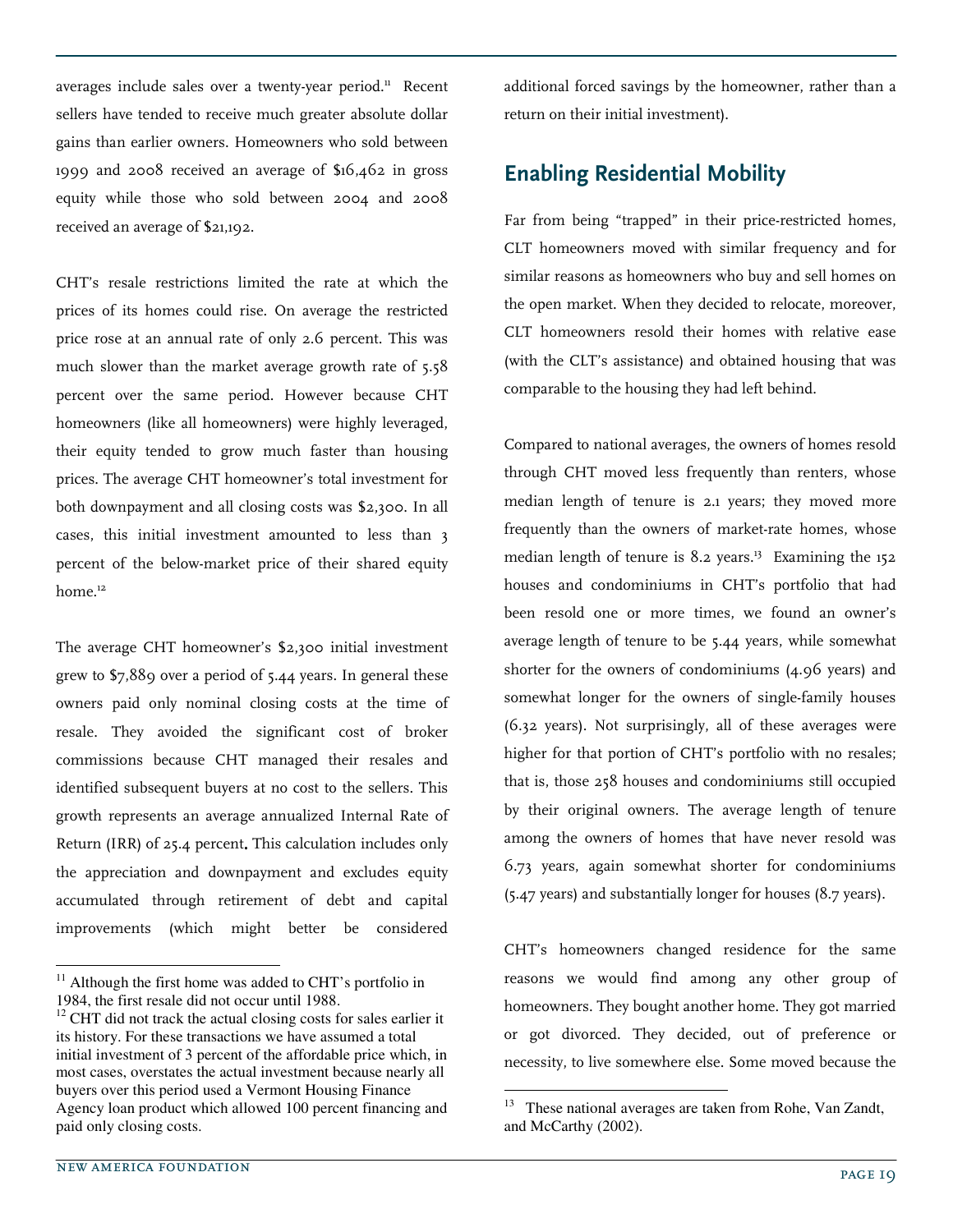financial burden of owning a home was too great. Their financial circumstances had changed since buying a CHT home and they either defaulted on their mortgage or simply decided that homeownership was no longer within their means.

Most CHT homeowners, having made the decision to move, had their homes repurchased by the Champlain Housing Trust within a relatively short time. They notified CHT of their intent to sell and, in consultation with CHT, arranged for an appraisal to be done. Upon completion of the appraisal, CHT was then granted by the ground lease (or covenant) a period of 120 days to repurchase the property if a house, or 180 days if a condominium. Although CHT never exercised its option until another lowincome household was lined up to buy the home, CHT assumed responsibility for marketing it and for coordinating the sale and closing (sellers do not pay CHT a commission for these services out of their proceeds).<sup>14</sup> For most of its 205 resales, CHT found a buyer within the fourto-six month option period, allowing sellers to recoup their downpayments (if any), pay off their mortgages, realize whatever equity they had earned, and relocate to other homes. Some transfers took longer, however. Similar to the sale of market-rate homes, the sale of shared equity homes through CHT slowed whenever the housing market cooled or mortgage rates spiked. During the slump in the condo market in the mid-1990s, in particular, the resale of condominiums frequently took longer than six months. When Burlington's housing market heated up again after 1998, the resale of CHT's condominiums became easier and faster.

We were especially interested in knowing what kind of housing these homeowners secured after they resold their CHT homes. This proved to be the most difficult data of the entire study to collect. After surveying current and former employees of CHT who had supervised these resales and after tracking down a number of former CHT homeowners to verify their subsequent housing situations, there were still 30 missing cases. Most of these people had moved out of state and could not be located. What was learned about the rest—that is, the 175 former CHT homeowners for whom we did have information—was that 118 of them (67.4) percent) had purchased a market-rate home within six months of reselling their CHT home. Ten (10) others exchanged one CHT home for another (5.6 percent). Five (5) homeowners died (2.9 percent).<sup>15</sup> Forty-two (42) others reverted to renting after selling their CHT homes (24.0 percent)—some of them renting from CHT.

## Shared Equity Homeownership As An Asset Building Strategy

Clearly CHT's homesellers tended to leave with greater assets than they possessed when first buying a shared equity home. They also earned a relatively high rate of return on a very modest initial investment. But to evaluate the asset building potential of this particular program—and the potential of shared equity homeownership in general, as a strategy for low-income/low-wealth households—we need to put the Burlington results in context. It is easy to say that degree of wealth building that occurred at CHT is better than nothing—and much better than renting.<sup>16</sup> But given

-

j

<sup>&</sup>lt;sup>14</sup> CHT does not normally repurchase until another incomeeligible buyer is lined up. On a handful of occasions, however, when a home has needed major rehab, CHT has exercised its option, repurchased the home, and rehabilitated it before looking for another low-income homebuyer.

<sup>&</sup>lt;sup>15</sup> At the death of a CHT homeowner, the home may be bequeathed to and occupied by one of the homeowner's heirs. If an heir does not wish to occupy the home it is re-acquired by CHT and resold to another low-income household. Equity due to the deceased homeowner from the sale of her CHT home is conveyed to the owner's estate and split among the homeowner's heirs.

<sup>&</sup>lt;sup>16</sup> It goes (almost) without saying that rental housing does not offer meaningful wealth building opportunities. Over a six-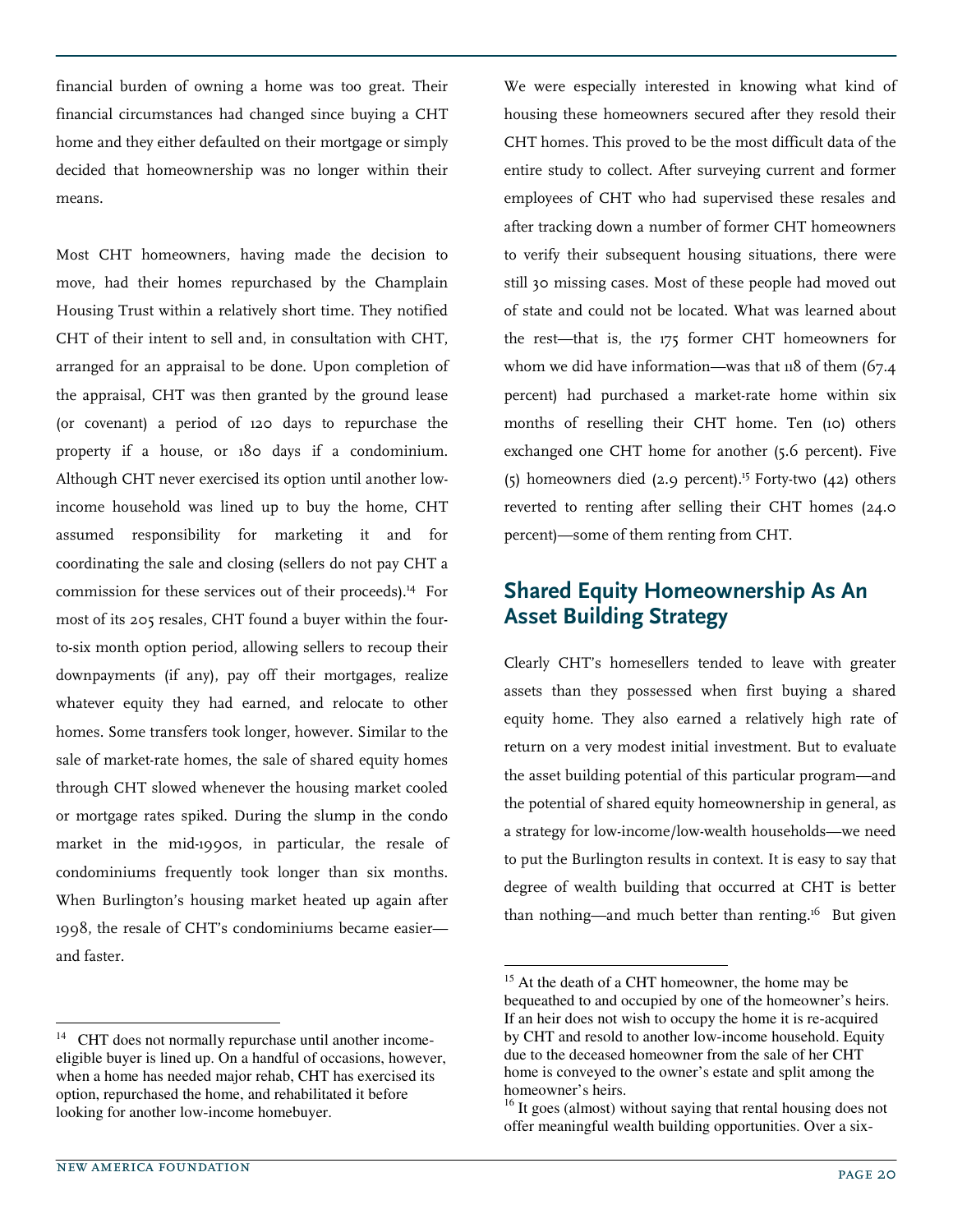the significant public investment required for this program, we must compare the wealth-building performance of CHTs portfolio of resale-restricted homes to the wealthbuilding opportunities realistically available to lower income families through other asset building strategies. We shall focus on two of these strategies, in particular: helping lower income households to accumulate equity through the acquisition, ownership, and resale of market-rate homes; and helping lower income households to accumulate savings through Individual Development Accounts.<sup>17</sup>

-

year period, comparable to the average time that a CHT homeowner occupied her home before reselling, the average tenant in Burlington would have had little to show for her monthly "investment" in rent. Even when a tenant's security deposit was not only returned when leaving the rental, but returned with interest (as required by a Burlington ordinance), the net proceeds earned by the renter (\$650) would have been a fraction of those earned by the average CHT homeowner. <sup>17</sup> Although relatively few lower income households take advantage of the stock market as a strategy for asset building, we also compared the returns realized by the average CHT homeowner and the returns the same person might have realized had she invested in stocks. What if a renter, instead of investing \$2300 of her own savings in buying a CHT home in 1996, had placed that money in the stock market? We calculated the change in the S&P 500 index over the period of ownership for each CHT homeowner. Some owned during periods of rapid growth in the stock market and owners during periods of decline, but the average CHT homeowner would have received a 9 percent annual return on their investment if she had invested in the S&P 500 index rather than buying a shared equity home. Investing in the stock market, the average owner would have received gross proceeds of \$3,978. While this was a relatively healthy period for the stock market, and most owners would have nearly doubled their money (only 16 percent would have lost money on the stock market during this period), these returns would not have lifted most of these households out of asset poverty. The average owner would have grown her savings to only 88 percent of the then-current asset poverty level. Only 53 families (25 percent) would have earned enough on the stock market to move out of asset poverty. While 47 CHT homeowners would have earned more in the stock market than they received from the sale of their CHT homes, on average CHT sellers earned appreciation on their CHT homes that was *double* what they would have earned from the S&P 500. And when the forced savings from debt retirement is added, the average CHT seller received \$8,205 more from the resale of her house or condominium than she would have received had she invested in stocks. Even the families who received no appreciation on the resale of their CHT homes left with more equity than if they had invested, instead, in the stock market.

The most widely used and richly funded strategy for helping lower income families in the United States to build assets has been to subsidize their ascent into market-rate homeownership. Policymakers who are asked to consider shared equity homeownership instead usually (and reasonably) want to know how the limited returns that are realized by the owners of resale-restricted homes might compare to the higher returns that are often earned by the owners of unrestricted market-rate homes.

We calculated the increase in appraised value of each CHT home over the period of occupancy for each homeowner. On average, these homes increased in value by \$35,176. Had these homes not been in CHT's portfolio, a buyer would have invested 5 percent of the home's initial market value as a downpayment and, when reselling, would have earned an average annual return on her investment of 53 percent. CHT's resale restrictions, by contrast, meant that the lowerincome households who actually bought these homes (with a much lower initial investment) earned \$7,889 in appreciation—a 25 percent return on their initial investment. CHT's homeowners, in short, did not fare as well in an appreciating market, as their neighbors who had bought unrestricted, market-rate homes.

This is comparing the real against the ideal, however. If CHT buyers had been able to purchase unrestricted market rate homes, it seems safe to assume that they would have done so, rather than purchasing a price-restricted home. For most CHT buyers, however, market-rate homeownership was far out of reach.

It is far from certain, moreover, that these lower income households would have actually realized all the gains promised by market-rate homeownership, had they somehow found a way to purchase a home without resale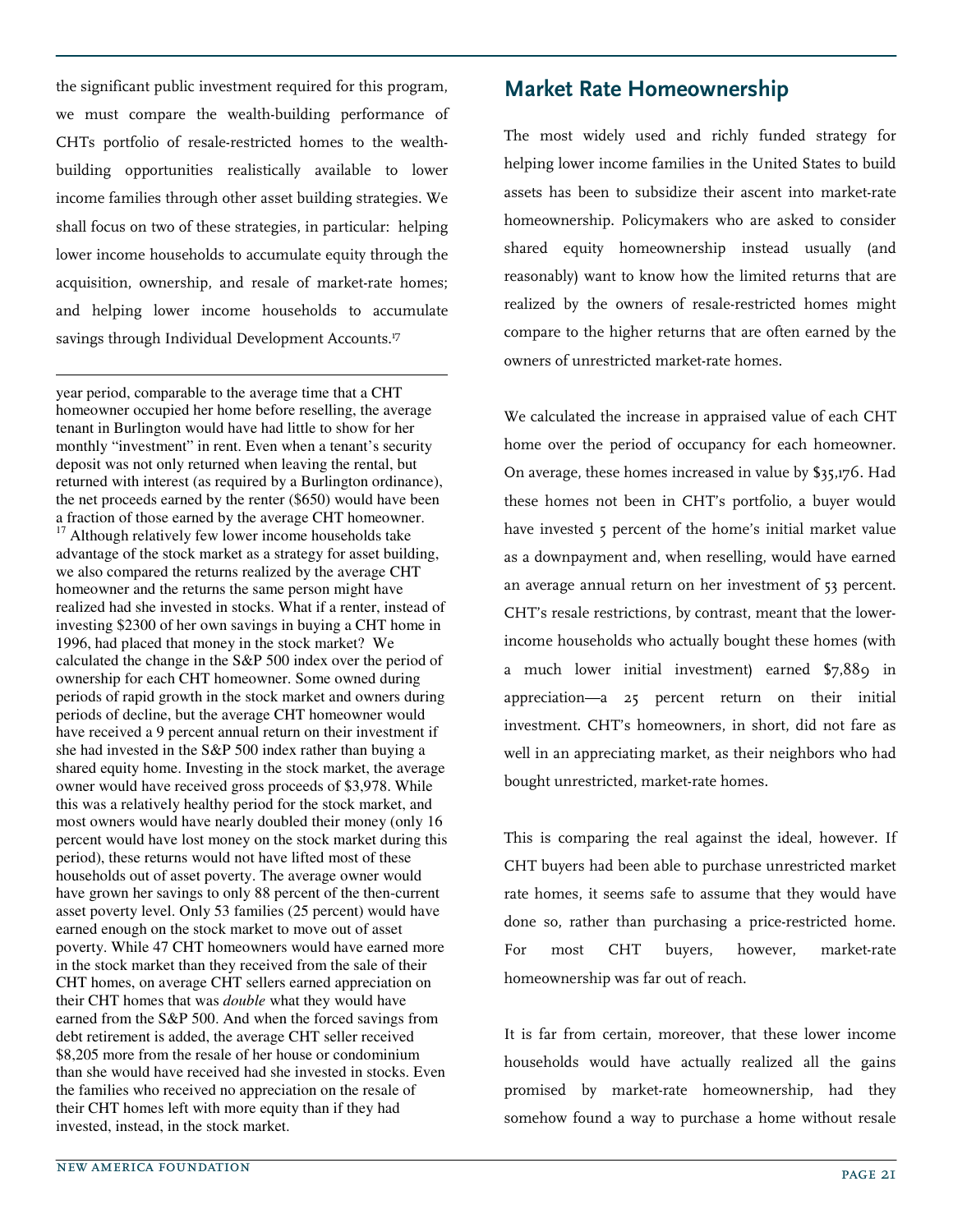controls. A growing body of research has begun to suggest the possibility that homeownership may be a less lucrative and more risky investment for lower income families than has usually been acknowledged. Regular cycles of boom and bust in housing markets mean that some homeowners earn little appreciation or face losses when they sell. The high transaction costs of market-rate homeownership may cause owners who sell within a relatively short period of time to realize a net loss, even when home prices appreciate. In higher cost markets, in particular, it is not uncommon for homeowners to accept housing costs that are greater than what they would have paid to rent a comparable dwelling. Presumably these buyers expect to make up for this difference through later price appreciation, but depending on the timing of their sale they may not earn enough to justify the higher monthly expense of homeownership.<sup>18</sup>

Not surprisingly, many of these factors tend to result in a lower economic benefit for low-income homebuyers than for higher income buyers. Lower income households are dramatically less likely to receive tax benefits from ownership (Herbert and Belsky 2008). These same buyers often face higher monthly costs for the same homes because they are significantly more likely to utilize highcost mortgage products and more likely to pay for mortgage insurance. Together these factors change the overall financial balance, so that a much smaller percentage of lowincome households end up realizing significant financial benefits from ownership.<sup>19</sup>

new AMERICA FOUNDATION PAGE 22

 $\overline{a}$ 

Market-rate homeownership can also add to the economic precariousness of a low-income household. Carolina Katz Reid (2005), for example, used data from the Panel Study of Income Dynamics to analyze the homeownership experiences of a nationally representative sample of lower income households. She found that homeownership performed quite well as a financial investment for households at all income levels, but lower income homebuyers were likely to realize significantly less appreciation, face higher monthly costs relative to income, and were more likely to lose their investment through foreclosure, among other factors. Because of the general lack of ownership options at the lower end of the price spectrum, working families tend to stretch more financially in order to attain ownership. Reid found that half of lower income homebuyers committed more than 50 percent of their household income to mortgage payments alone imposing a severe cost burden on households ill-equipped to bear such a financial burden.

Despite spending a higher share of their income for housing, moreover, lower income buyers are generally forced to buy older, less well-maintained properties, and to buy in the least desirable neighborhoods. As a direct result, their homes tend to appreciate in value at a lesser rate than those of middle-income homebuyers.<sup>20</sup> Over the 10-year period, ending in 1993, Reid found that the average household in her survey saw a 50 percent increase in home value, while lower income homeowners saw an average increase of only 30 percent. The homes of lower income

 $18$  Differences in the tax consequences of homeownership between different households can also have a significant impact on whether ownership is financially advantageous visà-vis renting.

<sup>&</sup>lt;sup>19</sup> Belsky, Retsinas and Duda, for example, found that with a three-year holding period roughly half of all low-income homeowners would be better off renting. This figure drops to 37 percent with ownership periods of 7 years or longer. Anticipating the current foreclosure crisis, they concluded that, among low-income buyers utilizing high-cost mortgage

products, somewhere between 78 percent and 85 percent of them would be better off renting than owning (Belsky, Retsinas, and Duda 2005).

 $20$  There have been at least a dozen studies that attempt to determine whether lower cost homes appreciate at a different rate than higher cost homes. Herbert and Belsky (2008) reviewed these studies and concluded that in some markets, over some periods of time, lower cost homes appreciate more slowly, while at other times they appreciate more rapidly. On average, however, they seem to appreciate at the same rate as higher cost homes.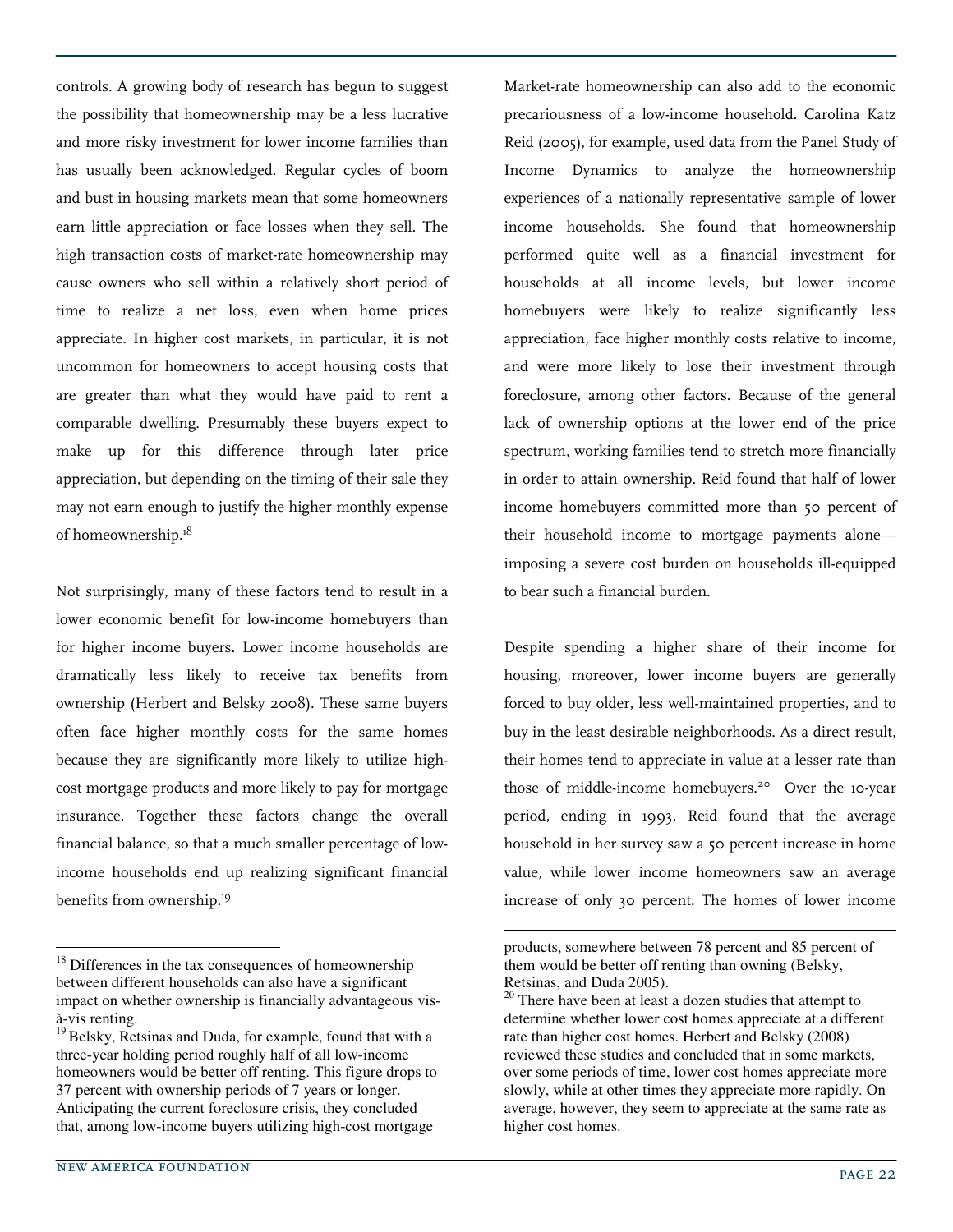minority owners actually *declined* in value relative to inflation. High loan-to-value ratios, high debt–to-income ratios, and slower price appreciation combined to make lower income homeowners much more likely to lose their homes. The relative lack of equity in their homes also made banks less likely to restructure debt when lower income owners faced periods of unemployment and made it harder for lower income owners to refinance in order to take advantage of falling interest rates.

In light of the real risks and returns of market-rate homeownership that are actually experienced by lower income households, CHT's results look even more impressive. All of CHT's beneficiaries—a total of 629 households between 1984 and 2008—were able to move into homeownership with fixed-rate mortgages and housing costs totaling no more than 35 percent of their income. Nearly all of these owners were able to accumulate equity through debt retirement. The vast majority, when reselling their homes, earned a share of their property's appreciation as well. The performance of CHT's portfolio and the success of CHT's homeowners—also suggest that shared equity homeownership may provide greater security for lower-income families, compared to the riskiness of market-rate homeownership, and that shared equity homeownership may allow greater mobility, serving as a stepping stone to more wealth building in the future.

#### Security: Reducing the Risk of Foreclosure

Foreclosures are generally measured in two different ways. Annual foreclosure rates measure the percentage of all outstanding loans in a given portfolio that enter foreclosure in a given year. In the first quarter of 2008, for example, 0.54 percent of all outstanding conventional conforming loans entered foreclosure. Another measure takes the longer view, looking at the cumulative percentage of all loans originated in a given year that have been foreclosed upon by some future date. By 2008, according to this standard, 7 percent of all FHA loans originated in 2000 had been foreclosed upon (Carr et al. 2008).

Overall, CHT had 9 foreclosures among the 629 households who purchased a resale-restricted home between  $1984$  and  $2008^{21}$ —a cumulative, 25-year foreclosure rate of  $1.43$  percent.<sup>22</sup> This foreclosure rate was comparable to what had once been the average cumulative foreclosure rate for the nation as a whole, under Freddie Mac's conventional conforming mortgages, prior to the current foreclosure crisis. CHT's foreclosure rate was well below the historical rate for FHA borrowers, however, as well as below the historical rate for highly leveraged borrowers with conventional loans. Deng, Quigley and Van Order (2000) studied Freddie Mac loans between 1976 and 1983, reporting an average 10-year cumulative foreclosure rate of 1.4 percent. For borrowers with loan-to-value ratios greater than 90percent, they reported a 10-year rate of 5.1 percent. Table 3 compares CHT's 5-year and 10-year cumulative rates with the data reported by Deng, Quigley and Van Order for mortgages held by Freddie Mac.

-

 $21$  It is noteworthy that in none of these cases was the land or home lost from CHT's portfolio because of foreclosure. CHT was able to retain or recover ownership of these assets and to make them available to other lower income homebuyers.  $22$  A 2008 survey of community land trusts, conducted by the National CLT Network, suggests that a low foreclosure rate among CLTs may be the norm: "Of the 1930 CLT mortgages on which foreclosure status was known, on December 31, 2008, 10 of those mortgages (0.52percent) were somewhere in the foreclosure process – meaning foreclosure proceedings had started but were not complete. This compares with 3.3 percent of mortgages in foreclosure on December 31, 2008, in the Mortgage Bankers delinquency survey. Community Land Trust mortgages were six times less likely to be in foreclosure than all mortgages nationally" (National CLT Network, 2009: 5).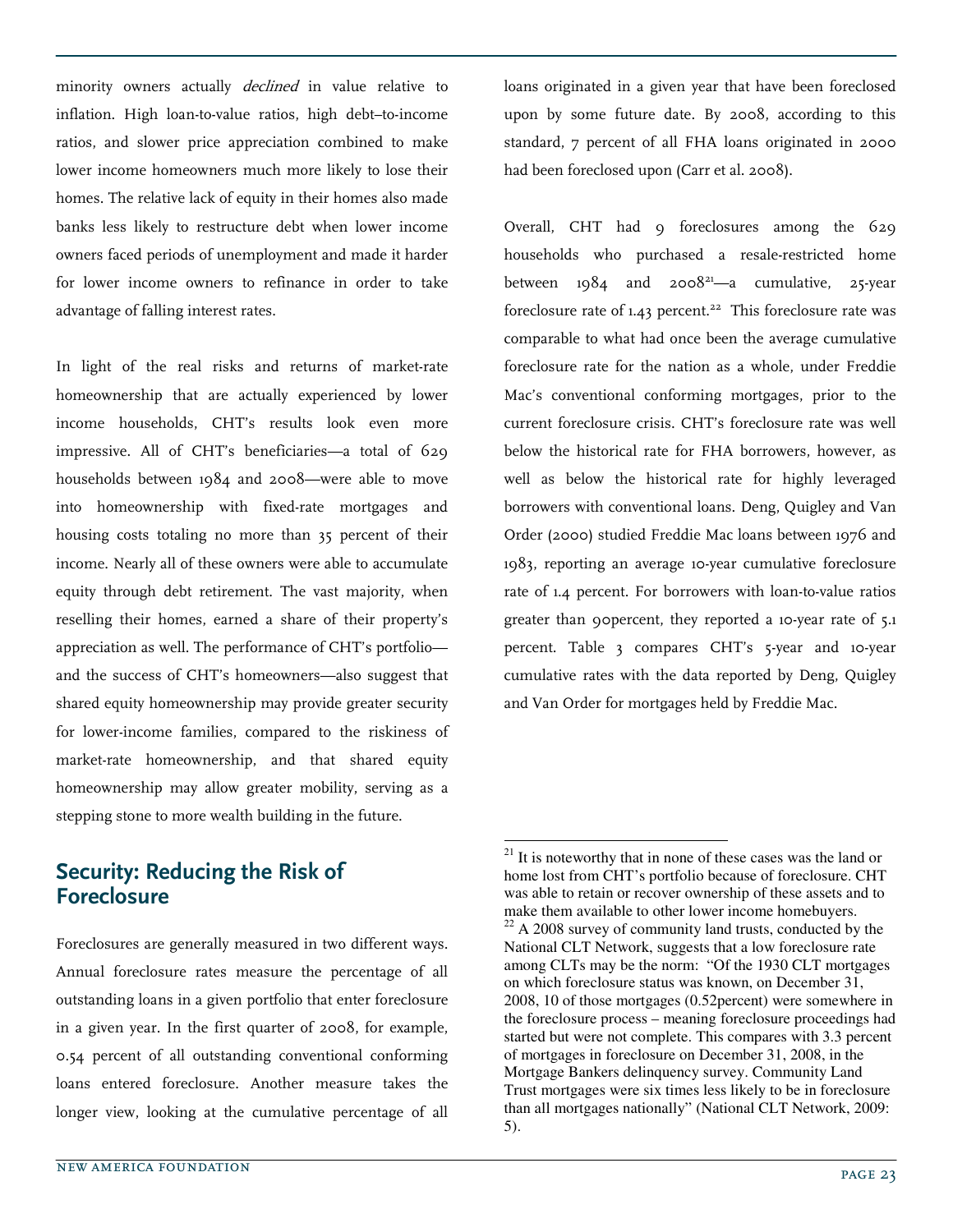## Table 3: Comparison of 5- and 10-Year Cumulative Foreclosure Rates

|            | <b>CHT</b>   | Freddie Mac | <b>Freddie Mac</b> |
|------------|--------------|-------------|--------------------|
|            |              |             | >90 percent        |
|            |              |             | LTV                |
| 5 Year     | 0.49 percent | 0.7 percent | 1.8 percent        |
| Cumulative |              |             |                    |
| 10 Year    | 3.4 percent  | 1.4 percent | 5.1 percent        |
| Cumulative |              |             |                    |

A GAO study of FHA foreclosure rates (GAO 2002) for loans originated between 1984 and 1998 found that after 4 years an average of 3.46 percent of loans had entered foreclosure. There was significant variation in the foreclosure rates for different years of origination. There was no year in this study for which the 4-year cumulative foreclosure rate was less than 1.6 percent.

CHT's foreclosure rate might also be favorably compared to the rate of foreclosure in the federally funded American Dream Downpayment Initiative (ADDI). The ADDI was authorized by Congress in 2003 as part of the HOME program. ADDI provides downpayment assistance of \$10,000 or 6 percent of a home's purchase price to buyers earning less than 80 percent of Area Median Income. In 2008, HUD issued a Congressionally mandated report that documented rates of foreclosure among the 30,000 homebuyers who received ADDI assistance between 2003 and 2008 (Carr et al. 2008). This report revealed that 2.47 percent of the homebuyers receiving HOME/ADDI assistance in the Northeast Region between 2001 and 2005 had entered foreclosure by 2008. By contrast, during the same period, CHT sold 216 resale-restricted houses and condominiums, serving households at the same level of income as those served by ADDI. Only one of these CHT homes had entered foreclosure by 2008, a cumulative foreclosure rate for that period of only 0.46percent.

While there is no way to pin-point the exact reason for CHT's low foreclosure rate, there are several elements of the CHT's program design that undoubtedly contributed to enhancing the security of CHT's homeowners, keeping foreclosures to a minimum. They included: education and counseling for prospective homebuyers; careful selection and close matching of homes and homebuyers; substantial front-end subsidies to lower the purchase price and the loan-to-value ratio; screening and approval of all lenders and mortgages; limitations on post-purchase liens, improvements, and re-financing; lender notification of CHT of any mortgage defaults among its homeowners; and a durable right on the part of CHT to intervene in curing defaults and preventing foreclosures.<sup>23</sup>

In addition to the loss of homeownership resulting from foreclosure, many lower income owners of market-rate homes are forced to sell (often at a loss) and to revert to renting after a brief period of homeownership. Boehm and Schlottman (2004, 33), in a national study of "wealth accumulation and homeownership" conducted for HUD, reported a "high likelihood that lower income families will slip back into renting after attaining homeownership. For minority households, this probability is quite high." Similarly, Reid (2004), in her own study of first-time

 $\overline{a}$  $^{23}$  The report by Carr et al (2008) tends to confirm the value and effectiveness of protections like these. Foreclosure rates among homebuyers in the ADDI program were an average of 1.2 percentage points below the corresponding rate for FHA borrowers, suggesting that purchase subsidies do lower the risks of homeownership. Carr and his colleagues also found that buyers who received purchase assistance totaling 10 percent or more of the sale price had significantly lower rates of foreclosure. The cumulative foreclosure rate was 8 percent for buyers with the lowest levels of purchase assistance and only 2.8 percent for buyers receiving assistance of 10 percent to 20 percent of price. Pre-purchase counseling, on the other hand, was not found to be clearly associated with lower foreclosure rates, but programs that imposed limits on buyer credit scores and those that prohibited buyers from using highcost loan products had significantly lower foreclosure rates findings that reinforce the importance of on-going involvement on the part of a program's sponsor, similar to what happens in CHT's homeownership program.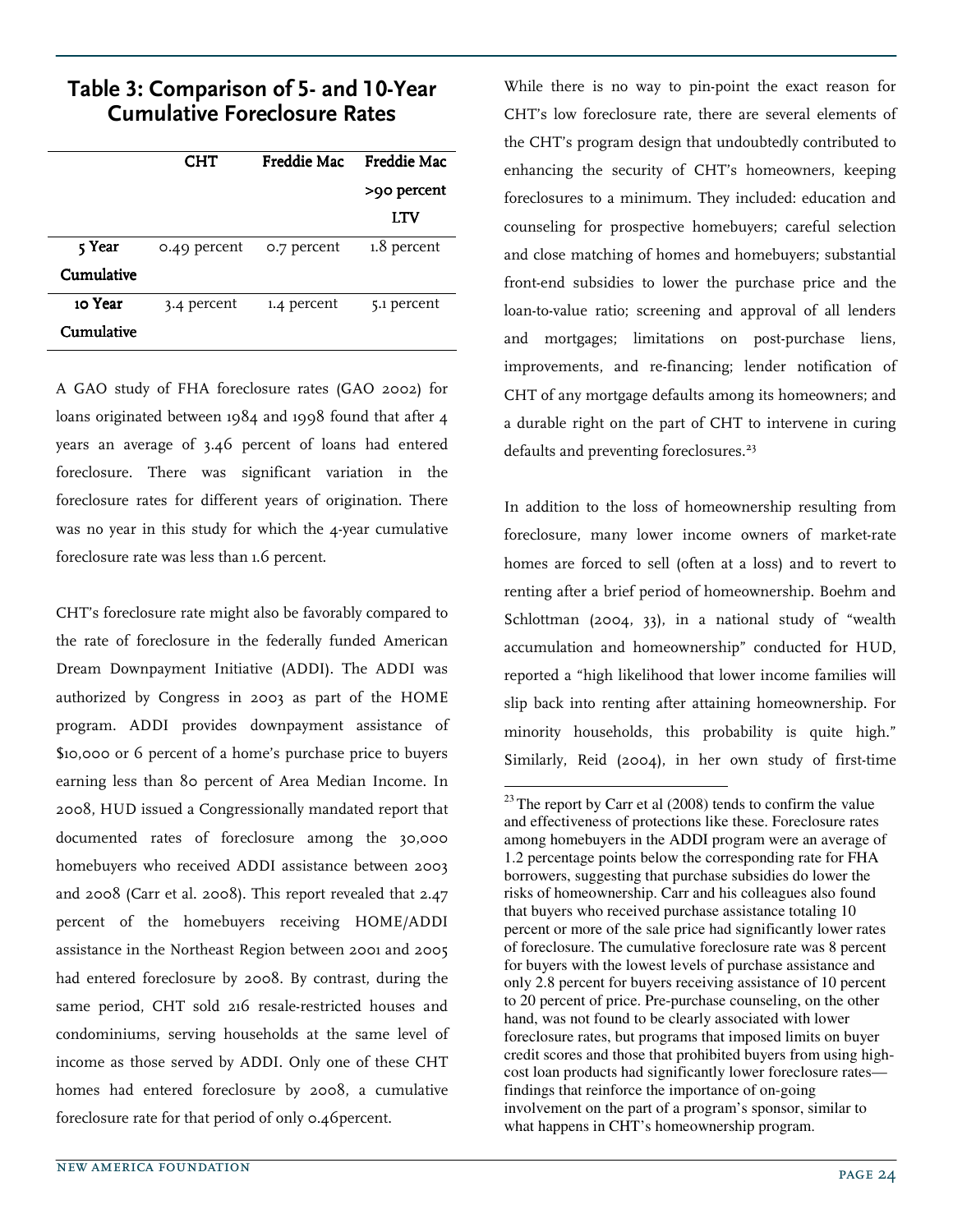homeowners, found that only 47 percent of homebuyers earning less than 80 percent of Median Income remained homeowners five years later. Several other studies have discovered the same pattern, finding that only about half of lower income first-time homebuyers are able to sustain homeownership beyond five years (Herbert and Belsky 2008). By contrast, a much higher rate of success was found among the lower income households buying CHT's shared equity homes. Five years after purchasing a resalerestricted home from CHT, at least 90 percent of these households remained homeowners.<sup>24</sup> They either continued to own and occupy their original CHT home, they had purchased another CHT home; or had moved away from CHT and purchased a market-rate home.

# Mobility: Moving Out and Moving Up

A concern sometimes voiced by policymakers who are asked to support a shared equity housing program is that homeowners will forever be "trapped" in their subsidized homes. Because the prices of their shared equity homes will rise more slowly than prices in the general housing market, it is feared that these homeowners will be unable to find comparable housing, should they need to move out of the area, and unable to afford a market-rate home, should they want to improve their housing situation. Both lateral and vertical mobility may be beyond their reach, in other words, because of the contractual controls on the resale of their shared equity homes.

Given this concern, the discovery in Burlington that the ownership of a resale-restricted home had served as a springboard to the ownership of a full-equity, market-rate

home for so many participants in CHT's program came as something of a surprise. CHT has always been careful not to oversell the claim that its homeowners would earn enough equity on resale to enter market-rate ownership without assistance. And yet that is exactly what happened for fully 67 percent of CHT's owners who resold their homes between 1988 and 2008. They moved away from CHT and purchased an unrestricted home on the open market.

Boehm and Schlottman (2004) studied wealth accumulation and housing choice and concluded that while homeownership was generally an effective wealth building strategy for low-income households, families that were able to trade up beyond their first home experienced considerably greater wealth accumulation. They also found, that lower income homeowners reverted to renting at a much higher rate than other homeowners and moved on to second ownership units less frequently. They pointed out that "progression beyond first-time homeownership is quite limited for lower-income households. Indeed, for minority households, first-time homeownership is effectively the only step observed in the housing hierarchy (that is, they don't trade up as much as non-minorities)." Over the nineyear period that they studied, only 23 percent of lowincome, white first-time homeowners were able to transition to a second home; furthermore, only 15 percent of low-income minorities made that transition.

CHT's homeowners had much greater success in taking the next step on the tenure ladder, "progressing" into marketrate homeownership. There are several possible explanations. Homeownership may have enhanced the households' credit rating, making it more likely that a lender would offer them a mortgage for their next real estate purchase. Homeownership may have given some people the confidence, steadiness, and motivation to earn an academic degree or to acquire training for a better-

-

 $24$  Among the owners of CHT homes who sold within five years of purchase, there were 18 who could not be located. While it is likely that these families moved into market-rate ownership at roughly the same rate as the sellers who were located, we have conservatively assumed in this calculation that they all reverted to renting.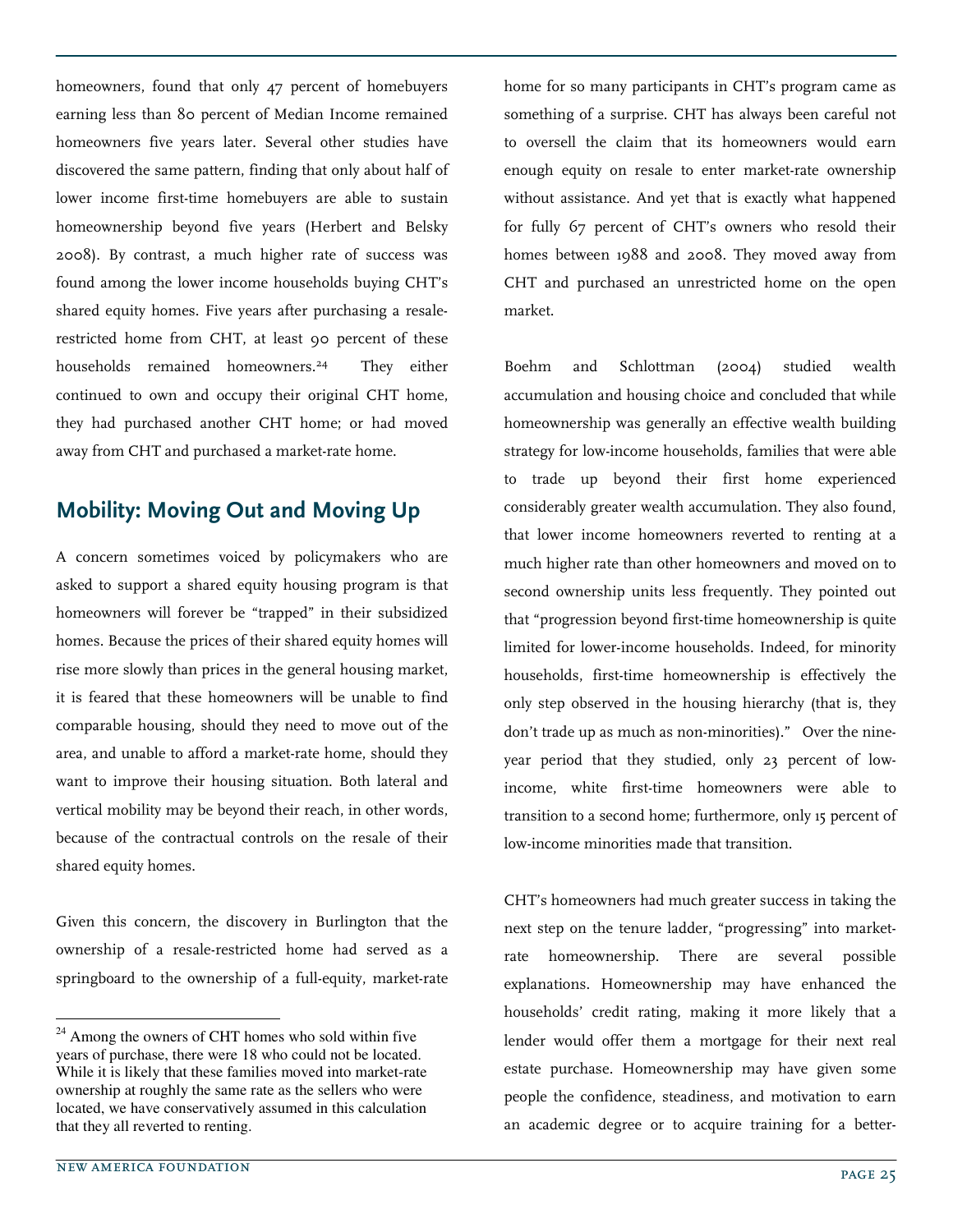paying job. (Even without significant career changes, most younger households will increase their incomes over time, which will improve their ability to attain homeownership.) There may also be a link between homeownership and household formation, given the large number of homeowners (40) who left CHT because they got married.<sup>25</sup> Stable housing costs may also have allowed CHT homeowners to undertake savings and investment beyond their investment in housing.

Unfortunately, CHT did not collect data that would help us to evaluate the extent to which any of these factors contributed to the outcome. The one factor for which we do have clear data, however, is the extent to which the equity accumulated in these shared equity homes augmented each household's buying power, enabling the leap of so many of CHT's sellers into market-rate ownership. Clearly the asset building that CHT's homeowners experienced through shared equity homeownership significantly improved their buying power, but did it make enough of a difference to explain (at least in part) why so many sellers were able to buy market-rate homes after leaving CHT?

The lower-income households who initially bought CHT's homes generally made a personal investment of no more than 3 percent of the below-market price of their homes. Because these homes sold at less than their appraised value, the average buyer's initial investment represented only 2.3 percent of the appraised value at the time of sale. CHT's resale formula allowed prices at resale to rise at an average of only 2.6 percent annually, while the appraised value of

these units were rising more than twice as fast (5.6 percent). However, because the homeowners were so highly leveraged, they were able to build equity at a rate much faster than the market home price appreciation. At the time of resale, the average homeowner's outgoing home equity was equal to 9 percent of the (appreciated) appraised value of their home. In other words, homebuyers who started with only 2 percent of the market value of their house or condominium ended up less than six years later with cash equal to 9 percent of its value.

The average CHT seller, over the entire period of 1988 to 2008, left with \$13,503 in equity. Homeowners selling in 2004 to 2008 received an average of \$21,192. Given Savage's (2009) finding that \$10,000 in purchase subsidy has the effect of dramatically increasing the number of current renters who can afford homeownership, it is not surprising that CHT's shared equity owners, who eventually entered the housing market with more than double that level of home equity, were successful in buying a market-rate home. It is likely that other factors such as marriage and increased earnings contributed to this outcome, but our analysis suggests that wealth building through CHT's shared equity program would have been enough to make the difference for the majority of households.<sup>26</sup>

While the wealth accumulated through shared equity homeownership was not sufficient, by itself, to make market-rate ownership affordable to all of CHTs homeowners, it kept nearly all of them from falling further behind during a period of time when housing prices rose significantly faster than incomes. Because the modest initial investments of CHT's homeowners were leveraged by debt and a large public subsidy, their ability to

-

j

<sup>&</sup>lt;sup>25</sup> Approximately 37 percent of the original owners and subsequent buyers of the 205 homes resold through CHT between 1988 and 2008 were female-headed households. This characteristic of CHT's clientele may have contributed to the high number of homeowners who left CHT because of marriage and may have contributed, as well, to the high number of homeowners who purchased market-rate homes after leaving CHT.

 $26$  More of the methodology and reasoning behind this analysis can be found in Appendix A.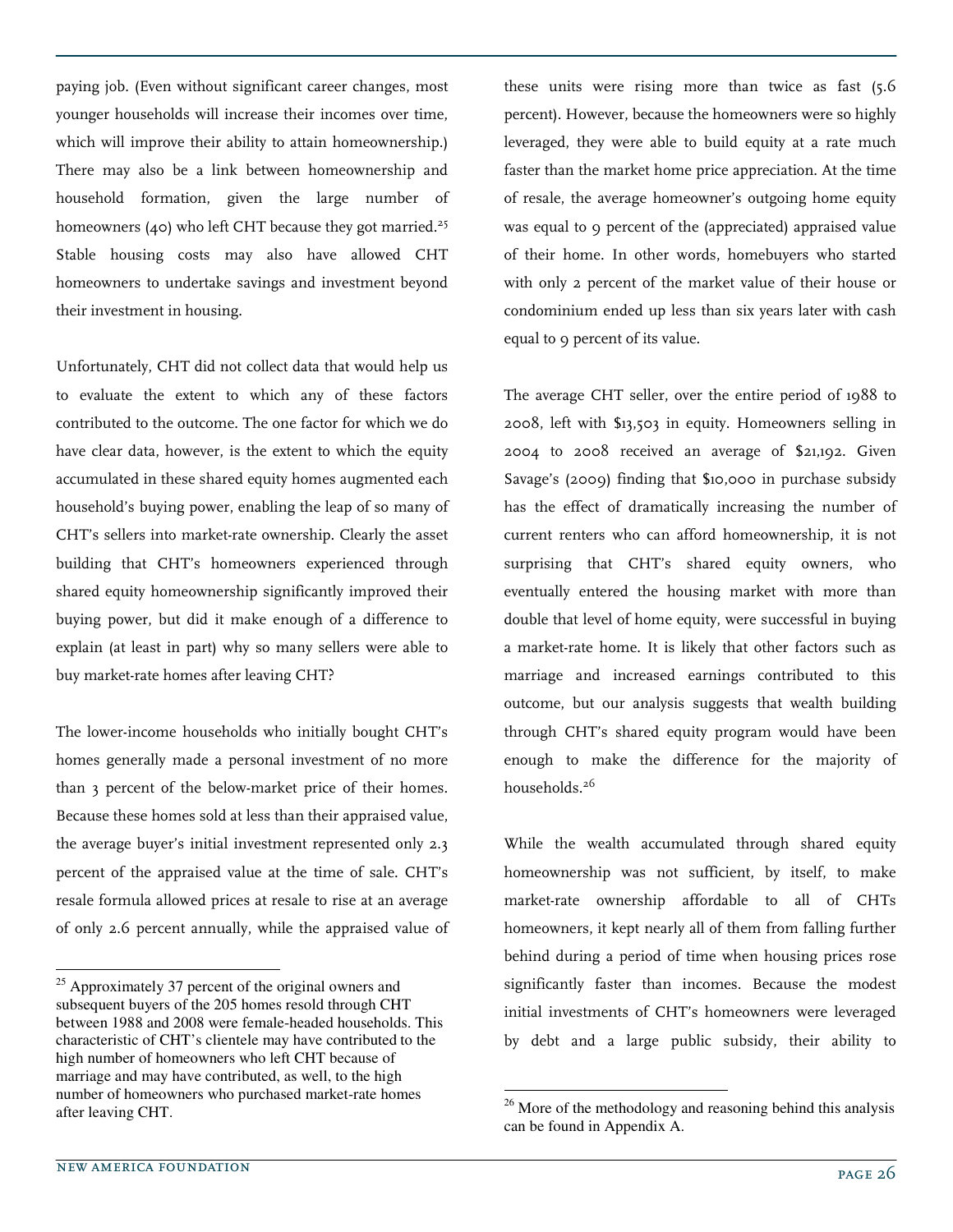accumulate equity rapidly put them ahead of the housing price curve. When home prices were rising at moderate rates, moreover, the buyers of CHT's homes, who were initially priced out of the private market, could accumulate enough wealth on the resale of their shared equity homes to make market-rate ownership attainable some years later. In this environment, shared equity homeownership clearly served as an economic steppingstone, giving families a powerful savings mechanism and keeping them from falling further and further behind rising housing prices.

#### Individual Development Accounts

One of the most widely practiced policy interventions specifically designed to build assets for low-income households are Individual Development Accounts (IDAs). These are matched savings accounts in which a public or nonprofit agency provides financial literacy education and matches the savings of individual participants, typically at a 1:1 or 1:2 ratio. There are currently over 1000 IDA programs in the United States, with participation by close to 50,000 savers (Grinstein-Weiss et al. 2008). The most frequent use of IDAs is to help renters become homeowners. Boshara (2005) found that the average IDA participant accumulated only \$1,543, when combining both their savings and the public match funds.<sup>27</sup> While IDAs clearly have other public benefits, this level of savings leaves families well below the asset poverty level and is not sufficient, by itself, to cover the minimal downpayment and closing costs that most would be homebuyers of market-rate housing would need to pay.

IDA programs have been shown, however, to help very lowincome buyers attain homeownership. Mills (2006)

summarized the results from a randomized longitudinal study of the Tulsa, Oklahoma IDA program between 1998 and 2003. Matching funds were offered to participants earning less than 150 percent of the poverty level who saved up to \$750 per year for each of three years. Nearly half of all participants received no match, either because they never opened their accounts (11 percent) or because they withdrew their savings for ineligible purposes (37 percent). Twentyfour percent ultimately used their matched savings for a downpayment on a home, withdrawing an average of \$884 of their own savings, matched 1:2 for a total average withdrawal of \$2,532. The Tulsa program included a control group of applicants who were interested in the IDA program, but were not offered enrollment. Overall the program's participants attained homeownership at a slightly higher rate than the control group, but not by a statistically significant amount. Only among African American renters was there a significantly higher rate of attainment of homeownership among IDA participants than among the control group.

Although IDAs appear to have only a modest impact on the rate at which participants attain homeownership, they tend to target very low-income households—a group that is served by few other homeownership programs. The average CHT homeowner, for example, had an income that was above the cutoff for most IDA programs. On the other hand, among CHT's households who resold a home between 1988 and 2008, 13 percent earned less than 50 percent of AMI at the time they initially bought their shared equity home. These very low-income households received an average of \$12,707 in equity when they resold after an average of only 4.5 years. Even for families earning less than 50 percent of AMI, in other words, shared equity homeownership offered wealth building that was far beyond the gains that are typical in most IDA programs. The gains that were realized by CHT's homeowners also

-

 $27$  In some IDA programs, participants who save the maximum that is eligible for matching funds can accumulate as much as \$10,000. Boshara's findings suggest, however, that wealthbuilding at this level is not common.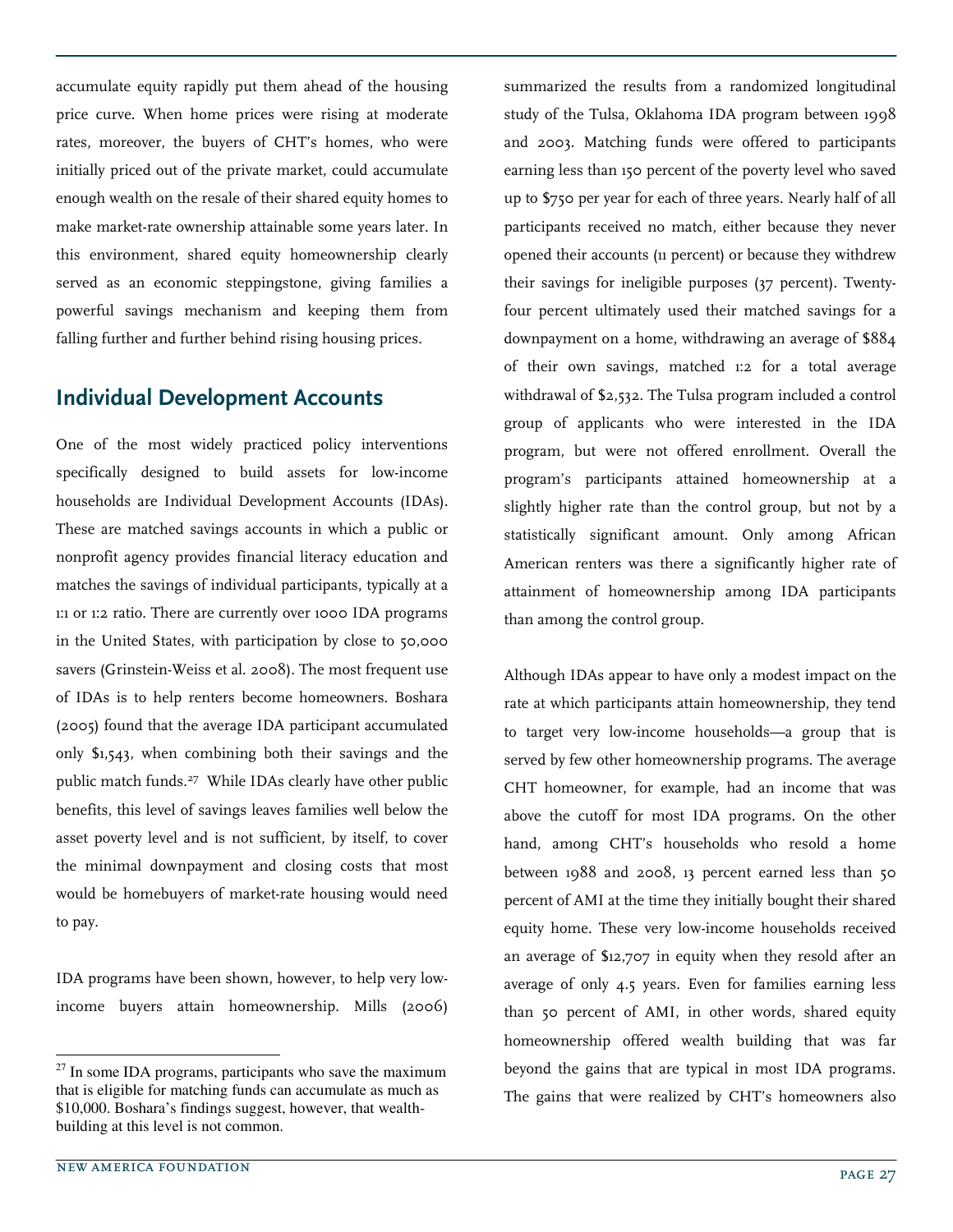offered very low-income households a more predictable path to market-rate ownership.

Of course, CHT achieved greater wealth building and higher mobility at a much higher cost per beneficiary. For the homes resold between 1988 and 2002, CHT invested an average of \$22,000 per home in public subsidy to lower the price at initial sale. Because these homes resell again and again without further public investment, the cost per family becomes significantly less than \$22,000 over the long haul. Even so, it would take many resales over the course of very many years for the cost of aiding each CHT family to ever approach the modest level of \$1,768 in public funds that were invested per IDA homebuyer in the Tulsa study.

While IDA's may not generate enough savings for most participants to buy market-rate homes, they may be an ideal mechanism for helping low-income families to save the more modest amount necessary to buy a shared equity home. Most of the households served by CHT needed only \$2,300 to gain access to homeownership, an amount predictably within reach of the average participant in an IDA program like the one in Tulsa, Oklahoma. One of the most effective ways of using and leveraging the savings generated by such a program, therefore, may be to pair it with the opportunity for asset ownership and wealth creation offered through shared equity housing.

#### Conclusion: A New Way to Build Wealth

Caner and Wolff (2004) define asset poverty as having insufficient assets to support a family living at the poverty level for a period of three months. By this measure, a family with a net worth of less than \$5,365 in 2009 would be considered asset poor. Their analysis indicates that roughly 26 percent of all households in the United States have a net worth below this level. Forty-two percent of all US households have liquid assets below this level.

Caner and Wolff found that asset poverty is more persistent and much harder for families to move out of than is income poverty. Using Panel Study of Income Dynamics data, they compared the income and assets of individual households over time. Among families who were classified as poor because of a lack of income, 41.6 percent remained in poverty five years later. Among families in asset poverty, however, 70 percent remained asset poor five years later. Among asset poor households headed by women with children, 85 percent remained in asset poverty five years later.

CHT did not collect data on the net worth or liquid assets of homebuyers, but it is likely that many CHT buyers were close to or below the asset poverty line at the time of purchasing a CHT home. On average, the initial investment of CHT's homebuyers represented savings equivalent to 58 percent of the asset poverty level at the time of purchase.<sup>28</sup> At resale, however, the average CHT seller's gross home equity was equivalent to 284 percent of the asset poverty level in the year the home was resold. Sixty-four percent of CHT's homeowners received equity from the resale of their home that amounted to more than 100 percent of the thencurrent asset poverty level. While some of CHT's buyers might have had additional assets at the time of purchase, it is still clear that CHT offered a reliable way for families to move out of asset poverty—and to do so in a relatively short time. This is a truly impressive accomplishment in light of Caner and Wolff's conclusions about the incidence and persistence of asset poverty among households at the lower end of the income ladder.

-

<sup>&</sup>lt;sup>28</sup> Caner and Wolff calculated the limit based on the federal poverty level in 1997 and projected it backwards and forwards based on the Consumer Price Index. We compared the downpayment initial investment that each CHT buyer made with the Asset Poverty Level for the year of their purchase.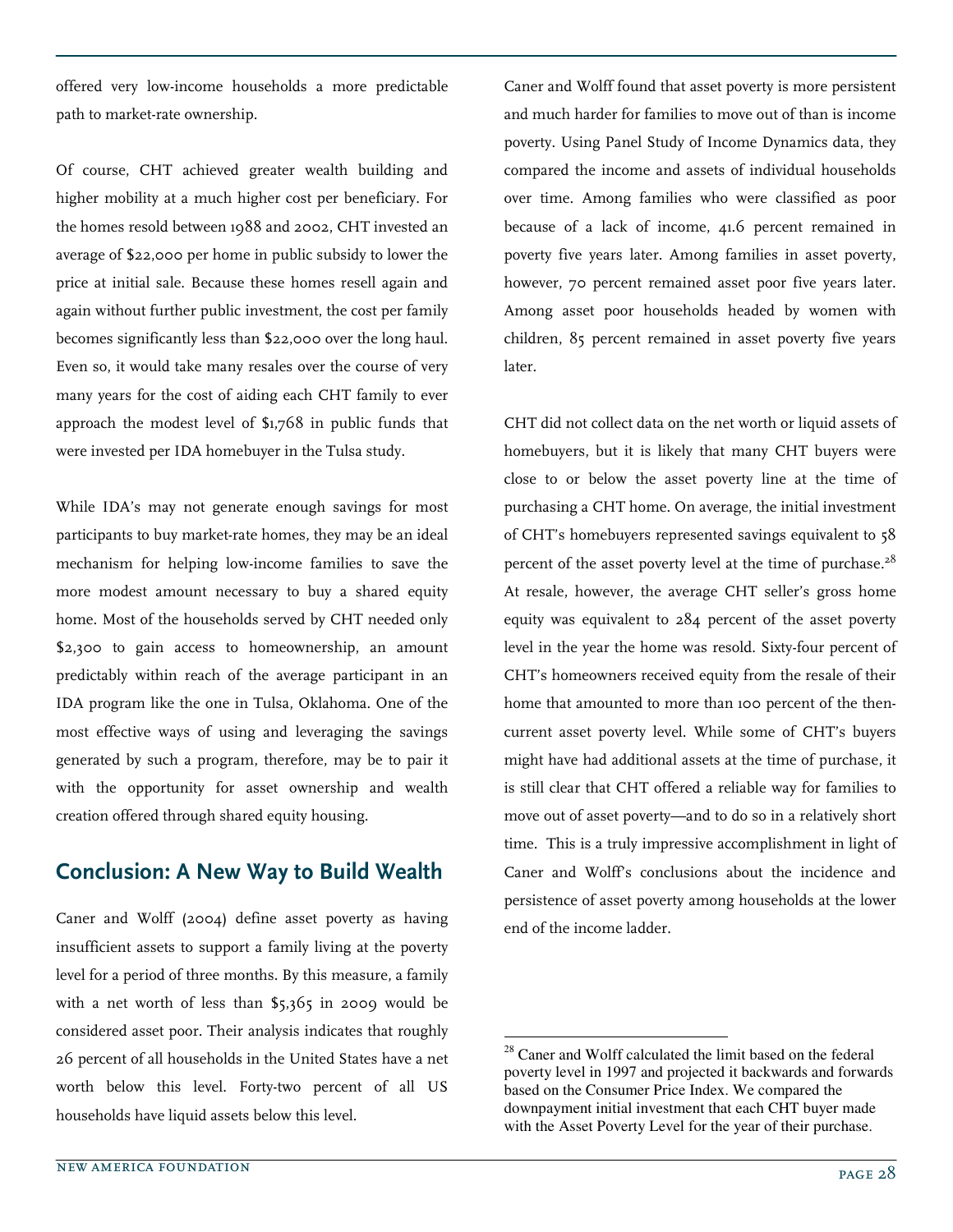Wealth is not just about money, of course. It is a means to freedom, status, security, opportunity, a wider range of life choices and, perhaps most importantly, the ability to take risks without worrying that your whole life will fall apart if you go without pay for a few months. Shared equity homeownership programs, despite their limitation on the amount of equity that homeowners may remove from their homes on resale, can dependably generate significant wealth for lower income households—much more wealth, in fact, than what is typically available through IDAs and many other asset building programs. Shared equity homeownership provides that opportunity for wealth creation, moreover, not only to the first buyer but also to subsequent generations of wealth-constrained and incomeconstrained households who are striving to escape from asset poverty. Instead of a publicly subsidized homeownership lottery in which a small number of lucky families are able to buy homes and cash in on windfall appreciation, a well-designed shared equity homeownership program offers a stable, sustainable, low-risk mechanism for providing limited, but life-altering, wealth creation to unlimited numbers of families over the long term.

Just as it took public action to create the institutions that support widespread homeownership, it will take public action to extend homeownership in a sustainable fashion to those who are increasingly priced out of its benefits. Public subsidy is necessary to bridge the growing gap between renting and ownership. But it does not seem realistic to imagine that the public sector can afford to grant the necessary funds to every family in need no matter how great the public benefits.

Permanently affordable, shared equity homeownership offers a practical tool for extending the reach of sustainable homeownership as a wealth creation vehicle for generations of working families who would otherwise be left behind. By offering real equity to families who would otherwise remain renters, and providing a safer vehicle for attaining—and retaining—homeownership, these programs provide a predictable and reliable avenue for asset building and economic advancement. By ensuring that the units remain affordable over the long term, the programs preserve a stock of modestly priced, owner-occupied housing so that can improve the lives of one low-income family after another.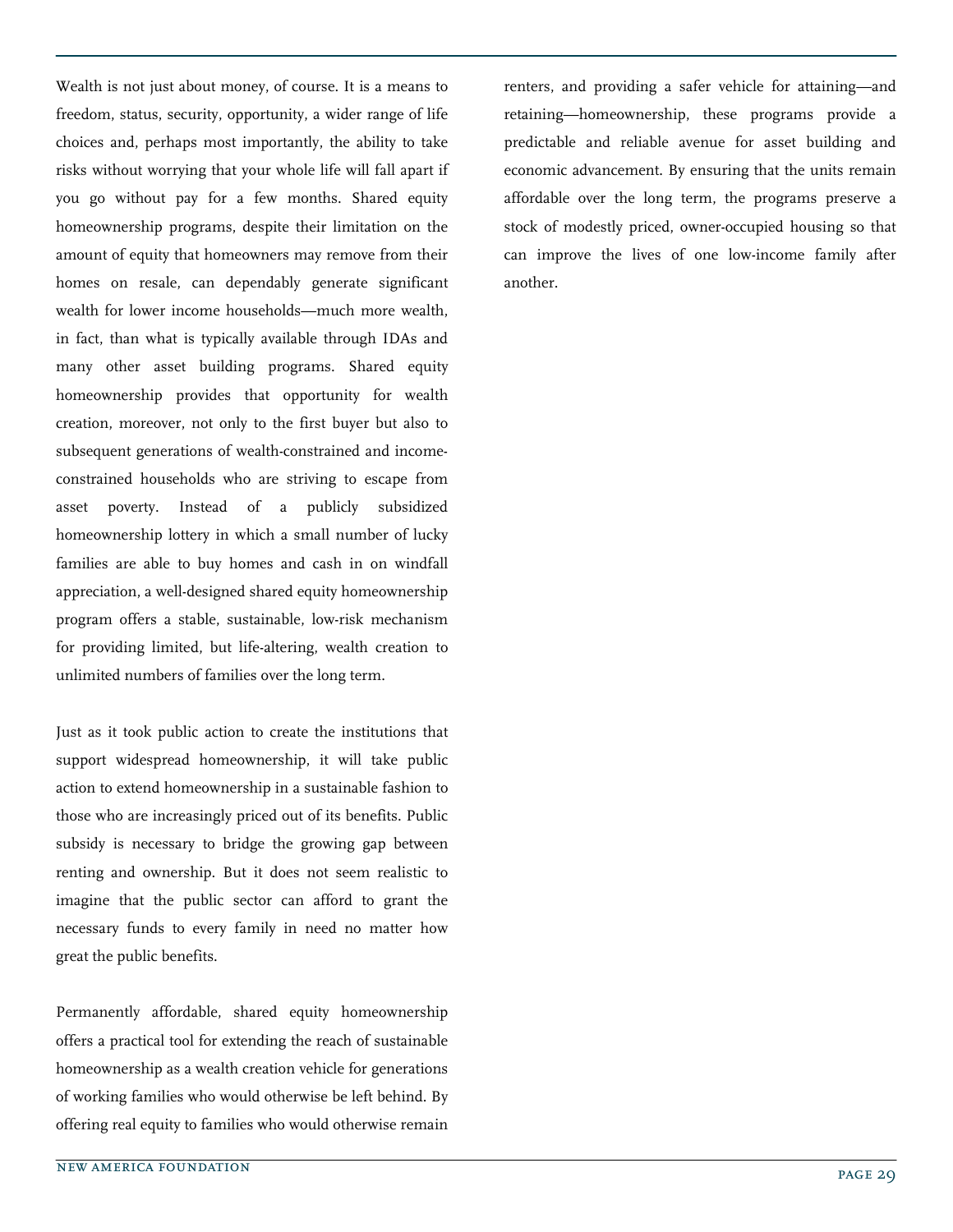## Appendix A: Mobility Analysis of CHT Sellers Stepping Into Market-rate Homes

Over the past two decades, there have been a number of studies which have attempted to evaluate the relative importance of various barriers to homeownership through "synthetic loan underwriting simulations." These studies use consumer financial data to estimate the number of current renters who would be able to purchase a home under different mortgage underwriting criteria and taking advantage of different mortgage products (Listokin et al. 2001; Savage and Fronczek 1993; Savage 2009). One of the key challenges of this approach lies in determining the appropriate price for a starter house for first-time homebuyers. Savage estimates the percentage of renters who could afford a "modest priced house," defined as a house priced at the  $25<sup>th</sup>$  percentile of homes by price in the local market. Others follow a more complex route, using the value of homes purchased by similarly situated firsttime buyers as the reference price.<sup>29</sup>

In the case of CHT, we have a ready-made proxy for this reference house. We know the appraised market value of the homes that CHT's owners were selling. While some sellers moved because their household composition changed, we do not know what those changes were. However, we can simplify our analysis by assuming that these households changed neither their incomes nor their housing needs and then evaluate whether the equity they received at the resale of a CHT home would have enabled them to buy the same home without assistance. For each CHT sale, in other words, could the seller buy a home with a market value equal to the appraised value of their CHT home, if they reinvested their CHT-generated home equity (appreciation, plus debt reduction, plus any credit for

improvements) as downpayment on the new house, borrowing the remainder with a 30-year fixed rate mortgage at the then-current interest rate?<sup>30</sup>

We calculated the monthly housing costs that would result and the annual income necessary to afford these costs with a 35 percent housing cost ratio and then determined the percentage of the then-current, Area Median Income that this income represented. By this measure, half of CHT's sellers would have been able to afford the market price for their own home at the time of resale, even if they had continued to earn the same percentage of AMI at the time of resale as they had earned when first buying their CHT home (i.e. a buyer earning 60 percent of AMI when they bought their CHT house could afford to move into marketrate homeownership even if they still earned only 60 percent of AMI when reselling that home). On average, CHT's homeowners would need to increase their income by only 4.3 percentage points relative to the AMI in order for their CHT equity to be sufficient for them to afford to buy a comparable market-rate house without assistance.<sup>31</sup>

For comparison, we constructed a counterfactual scenario. What if each of CHT's homeowners, at the time of their initial home purchase, had invested their downpayment and closing costs into a stock portfolio tracking the S&P 500. In spite of strong growth in the stock market over this period, the wealth accumulation available through this strategy would not have made market-rate ownership

 $\overline{a}$ 

 $29$  (Several alternatives are described by Listokin et al. 2001).

 $30$  A household is considered to be able to afford the house if the principal, interest, taxes and insurance costs total no more than 35 percent of household monthly income. We have assumed that interest and taxes cost 1.7 percent of the home's price annually and have used the Average Contract Rate on Commitments for Fixed-Rate First Mortgages (Federal Reserve release H.15) for the month of each sale. For condominiums this calculation overlooks the impact of homeowner association fees that would typically be included in determination of affordability.

 $31$  For example, a family that had earned 60 percent of AMI would now need to earn 63.5 percent of AMI.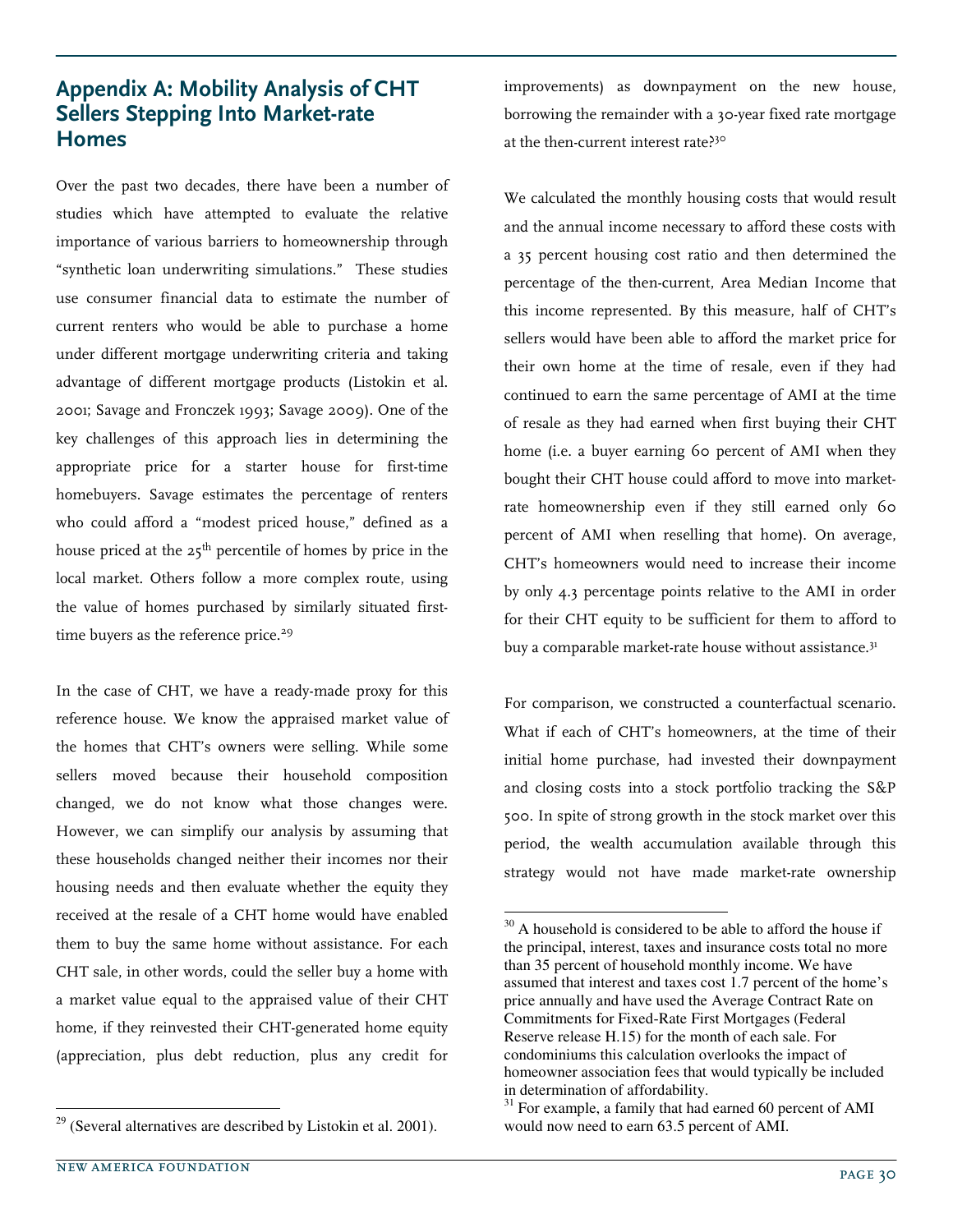attainable for most families. In order to catch up with the housing market, families that bought stock would have needed to increase their income at nearly twice the rate that would have been necessary if they had purchased a shared equity home.<sup>32</sup> It is clear from this analysis that shared equity homeownership conferred a significant advantage on most of the CHT homeowners. The wealth building they realized, despite the limitation on the resale price of their homes, was sufficient to account for much of the program's success in moving families into market-rate homeownership.

j  $32$  The average household would have needed to improve their income by 7.3 percentage points relative to the AMI. Once again this calculation ignores the impact of capital gains that would reduce the household's gain from stocks but not homeownership.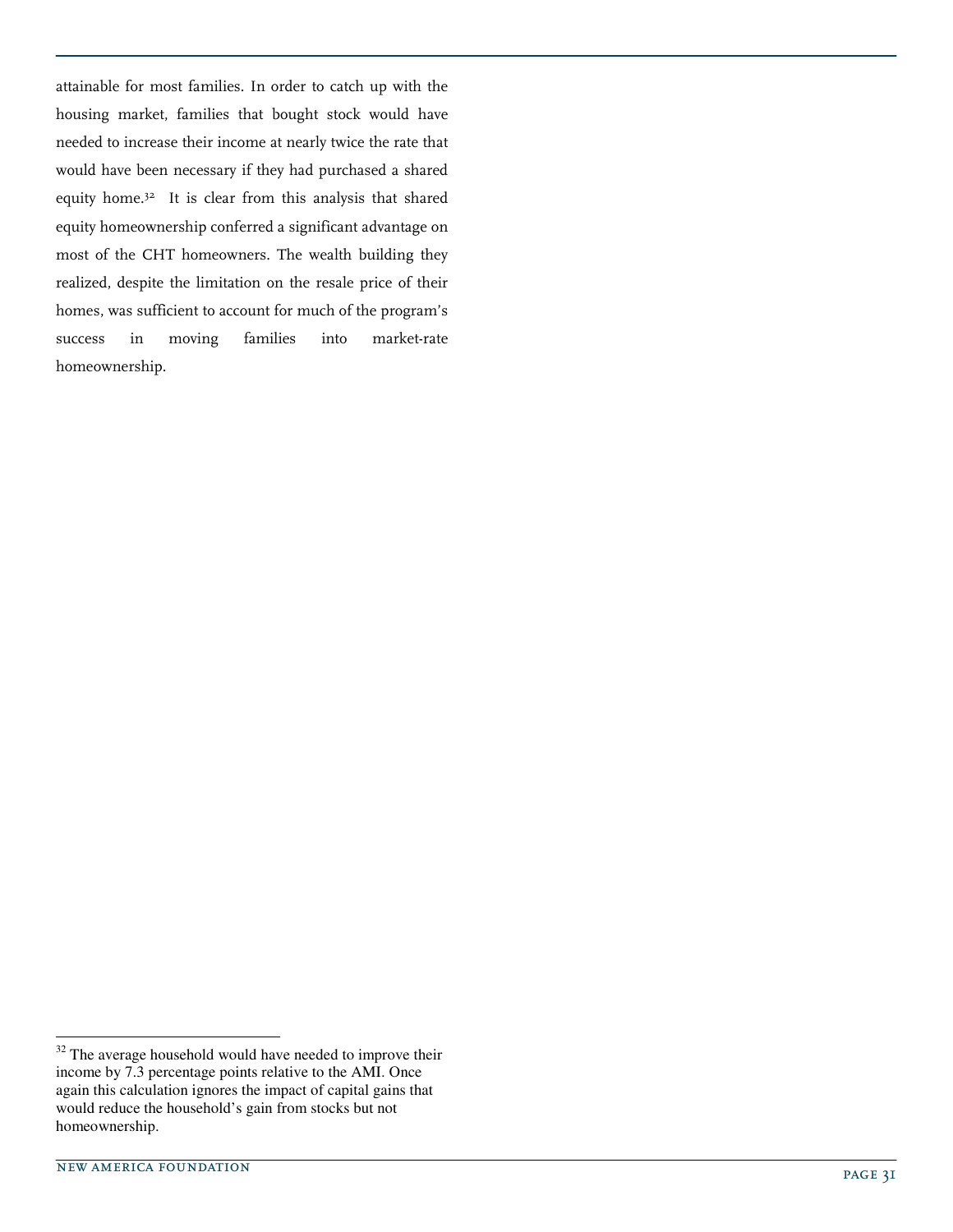# **References**

- Barakova, I., R. W Bostic, P. S Calem, and S. M Wachter. 2003. Does Credit Quality Matter for Homeownership? Journal of Housing Economics 12, no. 4: 318–336.
- Belsky, E. S, N. P Retsinas, and M. Duda. 2005. The Financial Returns to Low-Income Homeownership. Joint Center for Housing Studies, Harvard University.
- Boehm, T. P, and A. M Schlottmann. 1999. Does home ownership by parents have an economic impact on their children? Journal of Housing Economics 8, no. 3: 217–232.
- -. 2004. Wealth Accumulation and Homeownership: Evidence for Low-Income Households. Washington, DC: Office of Policy Development and Research, U.S. Department of Housing and Urban Development.
- Boshara, R. 2005. Individual Development Accounts: Policies to build savings and assets for the poor (No.# 32 Welfare Reform and Beyond). Washington, DC: Brookings Institution.
- Bostic, R. W, and B. J Surette. 2001. Have the doors opened wider? Trends in homeownership rates by race and income. The Journal of Real Estate Finance and Economics 23, no. 3: 411–434.
- Caner, A., and E. N Wolff. 2004. Asset Poverty in the United States: Its Persistence in an Expansionary Economy. Public Policy Brief 76.
- Carr, K., C. E Herbert, K. Lam, and Y. Makhkamov. 2008. Rates of Foreclosure in the HOME and ADDI Programs. US Dept. of Housing and Urban Development, Office of Policy Development and Research, November.
- Charles, K. K, and E. Hurst. 2002. The transition to home ownership and the black-white wealth gap. Review of Economics and Statistics 84, no. 2: 281-297.
- Collins, J. M. 2007. Federal Policies Promoting Affordable Homeownership: Separating the Accidental from the Strategic. In Chasing the American Dream: New Perspectives on Affordable Homeownership, ed. W. M Rohe and H. L Watson. Cornell Univ Pr.
- Collins, W. J, and R. A Margo. 1999. Race and Home Ownership, 1900 to 1990. NBER working paper.
- Davis, J. E. 2006. Shared Equity Homeownership: The Changing Landscape of Resale-Restricted, Owner-Occupied Housing. Montclair, NJ, National Housing Institute.
- Davis, J. E, and A. Demetrowitz. 2003. Permanently Affordable Homeownership: Does the Community Land Trust Deliver on its Promises. Burlington Community Land Trust. Google Scholar.
- Davis, J. E, and Alice Stokes. 2009. Lands in Trust, Homes that Last: A Performance Evaluation of the Champlain Housing Trust. Burlington, VT: Champlain Housing Trust.
- Deng, Y., J. M Quigley, and R. Van Order. 2000. Mortgage terminations, heterogeneity and the exercise of mortgage options. Econometrica 68, no. 2: 275–307.
- Eggers, F. J, and P. E Burke. 1996. Can the National Homeownership Rate Be Significantly Improved by Reaching Underserved Markets? HOUSING POLICY DEBATE-WASHINGTON-7: 83-102.
- GAO. 2002. Mortgage Financing: Changes in the Performance of FHA-Insured Loans. Washington, DC: United States General Accounting Office, July.
- Grinstein-Weiss, M., J. S Lee, J. K.P Greeson, C. K Han, Y. H Yeo, and K. Irish. 2008. Fostering Low-Income Homeownership through Individual Development Accounts: A Longitudinal, Randomized Experiment. Housing Policy Debate 19, no. 4: 711–39.
- Haurin, D. R, C. E Herbert, and S. S Rosenthal. 2007. Homeownership Gaps Among Low-Income and Minority Households. Cityscape 9, no. 2.